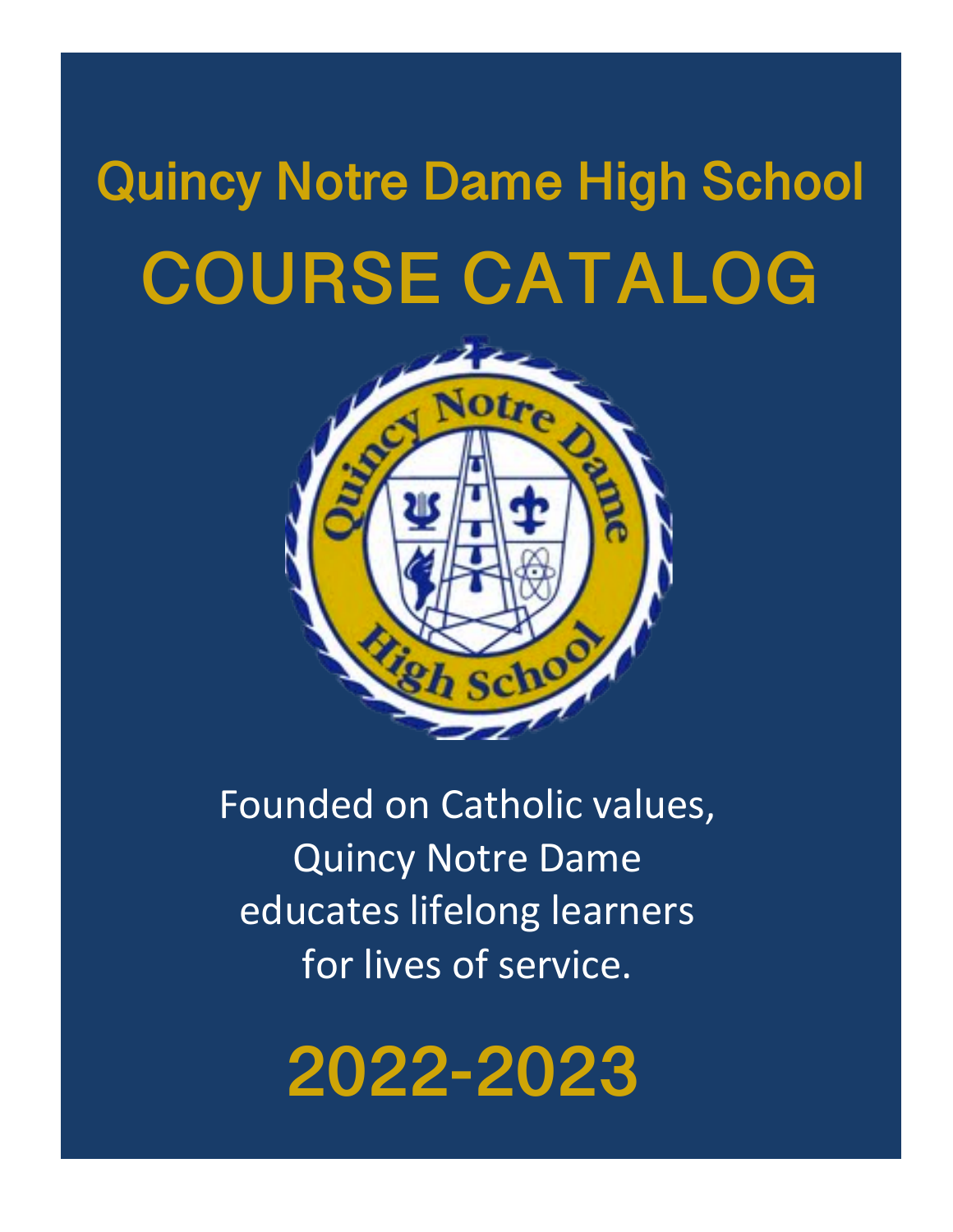# **CONTENTS**

| <b>DEPARTMENTS</b>                                                                                                                                                                                                                                                                                                                                                                                       |  |
|----------------------------------------------------------------------------------------------------------------------------------------------------------------------------------------------------------------------------------------------------------------------------------------------------------------------------------------------------------------------------------------------------------|--|
| Accounting I, Accounting II, Business Law, Business Management, Consumer<br>Economics, Introduction to Education, Introduction to Logistics, Personal Finance,<br>Principles of Marketing, Freshman Seminar                                                                                                                                                                                              |  |
| Composition I, Freshman English, Sophomore English, American Literature and<br>Composition, British Literature and Composition, Media Design, Speech                                                                                                                                                                                                                                                     |  |
| ART DEPARTMENT: Art Foundations I, Art Foundations II, Art History, Visual<br>Communications, 3E Design, Digital Art, Advanced Art, Media Design<br>MUSIC DEPARTMENT: Band, Music Appreciation I, Music Appreciation II,<br>Concert Chorale, Mixed Chorus<br>ELECTIVES: Speech, Introduction to Humanities, Drama                                                                                        |  |
| German I, German II, German III, German IV, Spanish I, Spanish II, Spanish III,<br>Spanish IV                                                                                                                                                                                                                                                                                                            |  |
| Algebra I, Algebra II, A.P. Calculus, Applied Math, Analysis, Geometry, FST                                                                                                                                                                                                                                                                                                                              |  |
| Driver Education, Health Education, Physical Education                                                                                                                                                                                                                                                                                                                                                   |  |
| Chemistry, Geology, Astronomy, Human Anatomy & Physiology, Physical Science,<br>Principles of Biology, Physics, Medical Terminology, Weather and Climate                                                                                                                                                                                                                                                 |  |
| A.P. United States History, American History, Contemporary History,<br>Civics (Government), Introduction to Law Enforcement, World History,<br>QU Psychology 100, Introduction to Sociology                                                                                                                                                                                                              |  |
| Revelation of Jesus Christ in Scripture, Who is Jesus Christ?, The Mission Of Jesus<br>Christ: The Paschal Mystery, Jesus Christ's Mission Continues in The Church,<br>Sacraments as Privileged Encounters With Jesus Christ, Life in Jesus Christ, Responding<br>to The Call of Jesus Christ, Living as a Disciple Of Jesus Christ in Society, Catholic<br>Apologetics, Discipleship, Christian Service |  |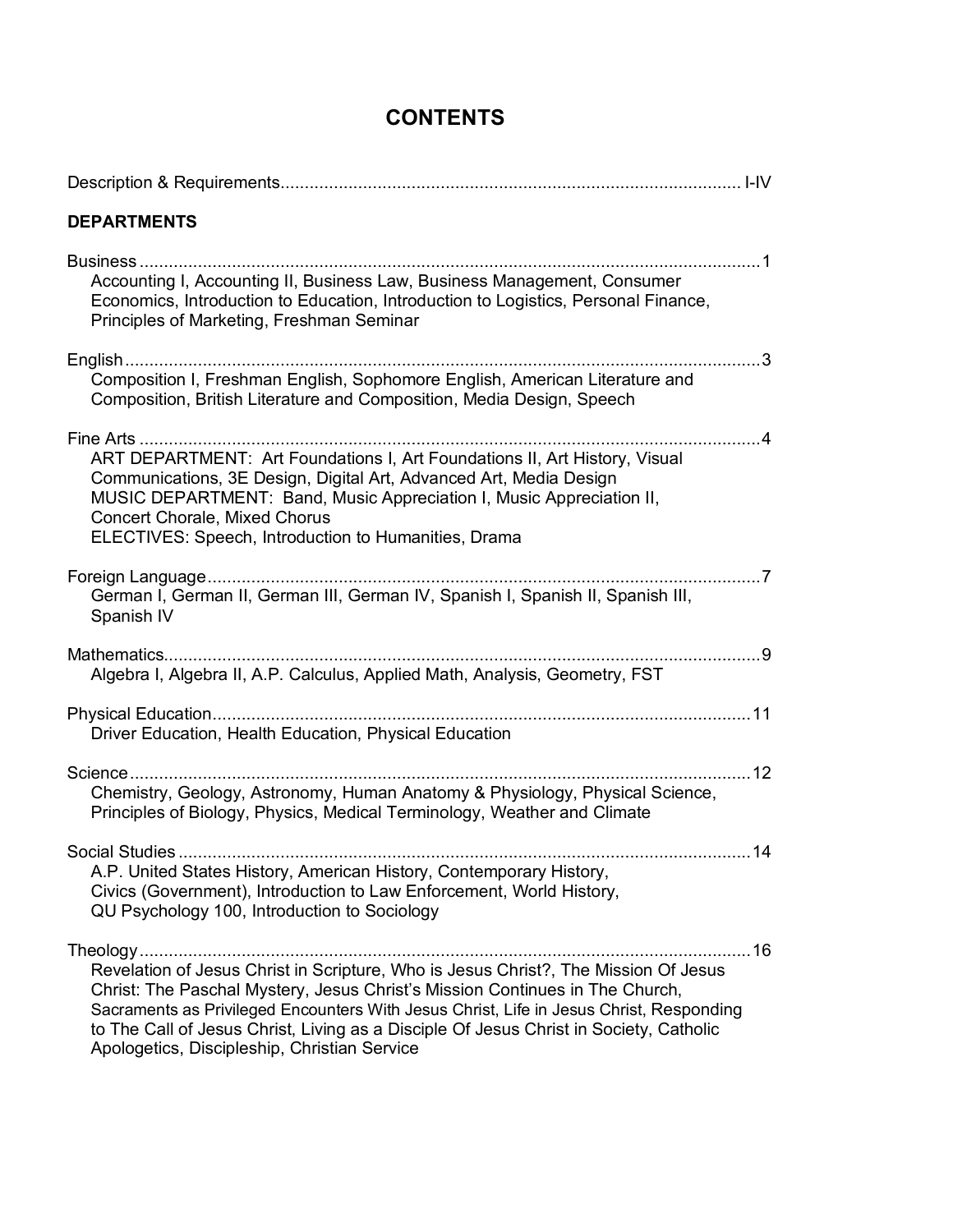# **QUINCY NOTRE DAME HIGH SCHOOL**

# Course Descriptions and Guide to Student Program Planning

# **Introduction**

Through a combination of varied instructional methods and courses, the curriculum at Quincy Notre Dame High School is designed to encourage the student to develop an interest in and appreciation of the learning process. The student is also challenged to think critically and acquire the skills necessary to meet the demands of an everchanging world.

The student will be challenged to accept responsibility for his or her own education and develop the necessary tools to become a responsible Christian citizen. Teachers and students strive to achieve these goals in an atmosphere of mutual Christian concern and respect.

# **Accreditation and Reviews**

State of Illinois, Diocese of Springfield

# **Requirements for Entrance**

Students entering QND from eighth grade must have earned a diploma and/or passed the equivalent course work to begin as ninth grade students. Students entering other grade levels must exhibit the ability and desire to do the academic work. (Also see Admission Policy in the Student Handbook.)

# **Curriculum and Planning**

This handbook is designed to help QND students and their parents shape an educationally effective course of studies. We hope that with serious planning on the part of the administration, counselors, teachers, parents and students we can graduate informed Christian citizens who will take their responsible places in our democratic society.

Some subjects are required of all students by QND. The requirements are listed in the section entitled QND Requirements for Graduation. Some of these requirements are mandated by the State of Illinois and/or by QND. The purpose of these requirements is to provide the student with basic understanding, knowledge and skills necessary in our society. No student may receive QND high school credit for a course taken elsewhere during the year if course is currently offered at QND. Prior approval in writing must be secured from the counselor for any summer school course a student wishes to take and receive credit for at QND.

In planning a program, a student should consider subjects to be taken, career goals and his/her commitments outside of school, including activities, employment and home responsibilities. Ample time and favorable conditions for study should be recognized as essential to satisfactory progress in school.

Graduation from Quincy Notre Dame High School requires 4 years of attendance and study in Grades 9 through 12. It should be recognized that a high school education involves more than the accumulation of credits. Mental, physical, and social growth is accomplished through thoughtfully planned and well organized programs of study and activity.

# **Grade-Weighted Classes**

The content, treatment of material in depth and speed, and expectations of students for independent pursuit of course goals are greater in these classes. Students must be highly motivated, able to work independently and creatively, and capable of high quality inductive and deductive reasoning. They must possess a real desire to learn and a willingness to face the challenge of learning. They must have developed good study habits and be able to communicate well orally and in writing.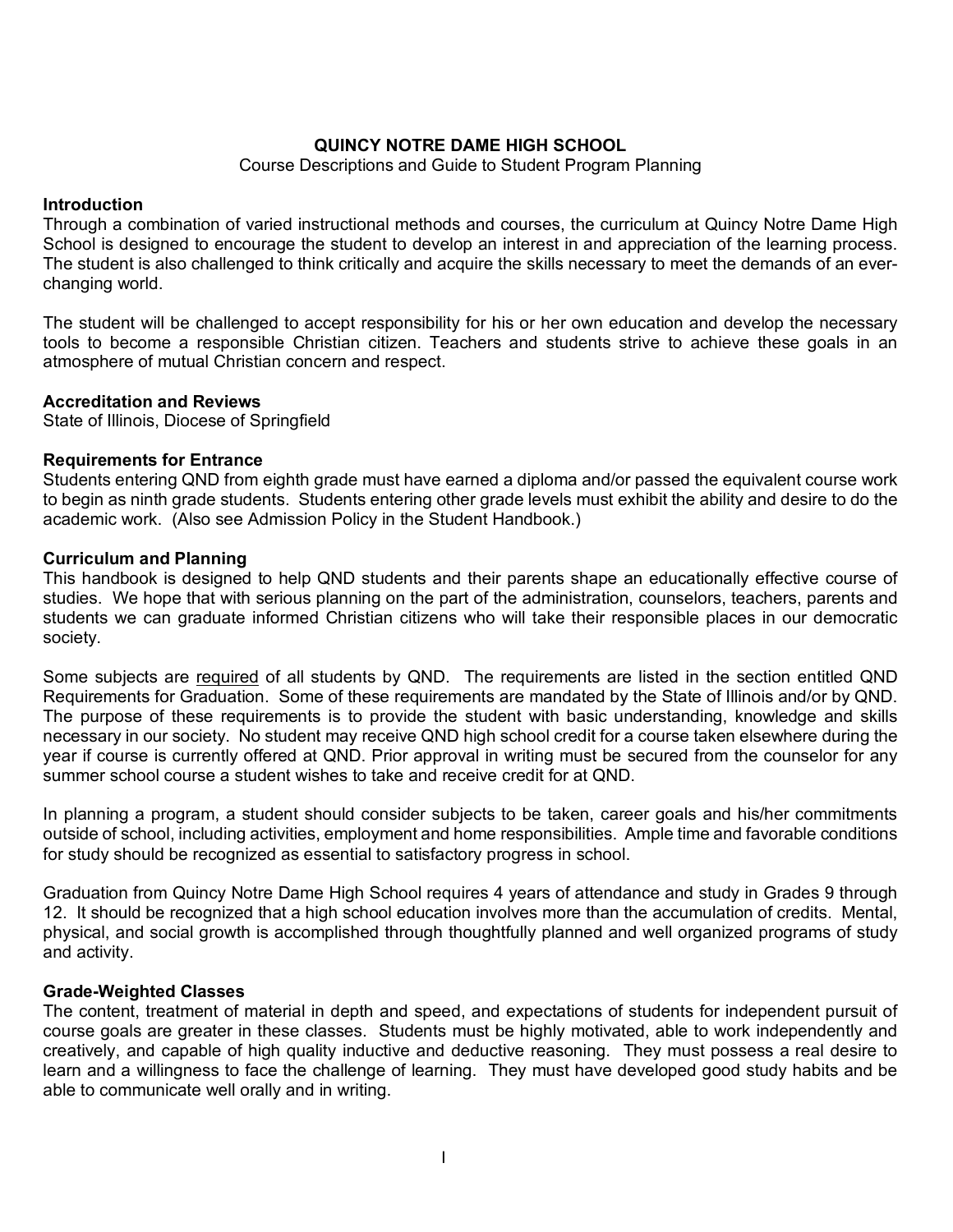# **Advanced Placement Classes**

The content, the treatment of material and the expectations of students exceed those in grade-weighted courses. Advanced Placement (AP) is a cooperative educational program of the College Board. The A.P. program is a national program; its policies are determined by representatives of member institutions, and its operational services are provided by Educational Testing Service. Students taking A.P. courses usually take the appropriate A.P. examination in the spring to determine college credit.

In order to be accepted into an Advanced Placement course, a student must have an A or B in a prerequisite course and must have a recommendation form signed by an instructor of a prerequisite class. Class size will be limited. The recommendation forms are available from the Guidance Counselor.

# **Dual Enrollment Classes**

The content, treatment of material, and expectations of the students are equal to those in advanced placement classes. Based on the fact that many young people can complete college-level studies in their secondary schools, it represents a desire of Quincy Notre Dame and Quincy University or John Wood Community College to foster such experiences. Classes meet three to five days per week and are taught by QU college professors or QND teachers\* on the high school campus. These classes are also grade-weighted.

# **Credit Requirements**

All students must carry a full program of studies. That is, Seniors must carry 6 credits, Juniors, Sophomores and Freshmen must carry 6.5 credits. A total of 25 credits will be required to graduate.

QUINCY NOTRE DAME GRADUATION REQUIREMENTS \*\*

| Department                                                | <b>Number of Credits</b>                           |
|-----------------------------------------------------------|----------------------------------------------------|
| Business (Consumer Economics - State Mandated)            | .25                                                |
| Freshman Seminar - All Freshmen Required To Take          | .50                                                |
| Driver's Ed ***                                           | .50                                                |
| English*                                                  | 4.00                                               |
| Fine Arts (Art, Music, Speech, Music Appreciation, Drama) | .50                                                |
| Health - State Mandated                                   | .50                                                |
| <b>Mathematics</b>                                        | 3.00                                               |
| <b>Physical Education - State Mandated</b>                | 1.00                                               |
| Religion                                                  | 4.00                                               |
| Science                                                   | 2.00                                               |
| Social Studies ****                                       | 2.50                                               |
| <b>Electives</b>                                          | As needed to total credits required for graduation |

\* Refers to teachers that hold a masters degree in the dual credit content.<br>\*\* See individual denartment for specific requirements

See individual department for specific requirements.

\*\*\* All students who are Illinois residents must take Classroom Course and Behind-the-Wheel-State Mandated \*\*\*\* U.S. and Illinois Constitution, included in Civics - State Mandated

Class Status

A student must have earned the following credits to be awarded status as:

| Sophomore | 6.5 credits  |
|-----------|--------------|
| Junior    | 13.0 credits |
| Senior    | 19.5 credits |

For more information, please contact the Quincy Notre Dame Counseling Department: Bob Sheffield: 223-2479 ext. 320 bsheffield@quincynotredame.org Amber Feldner: 223-2479 ext. 312 afeldner@quincynotredame.org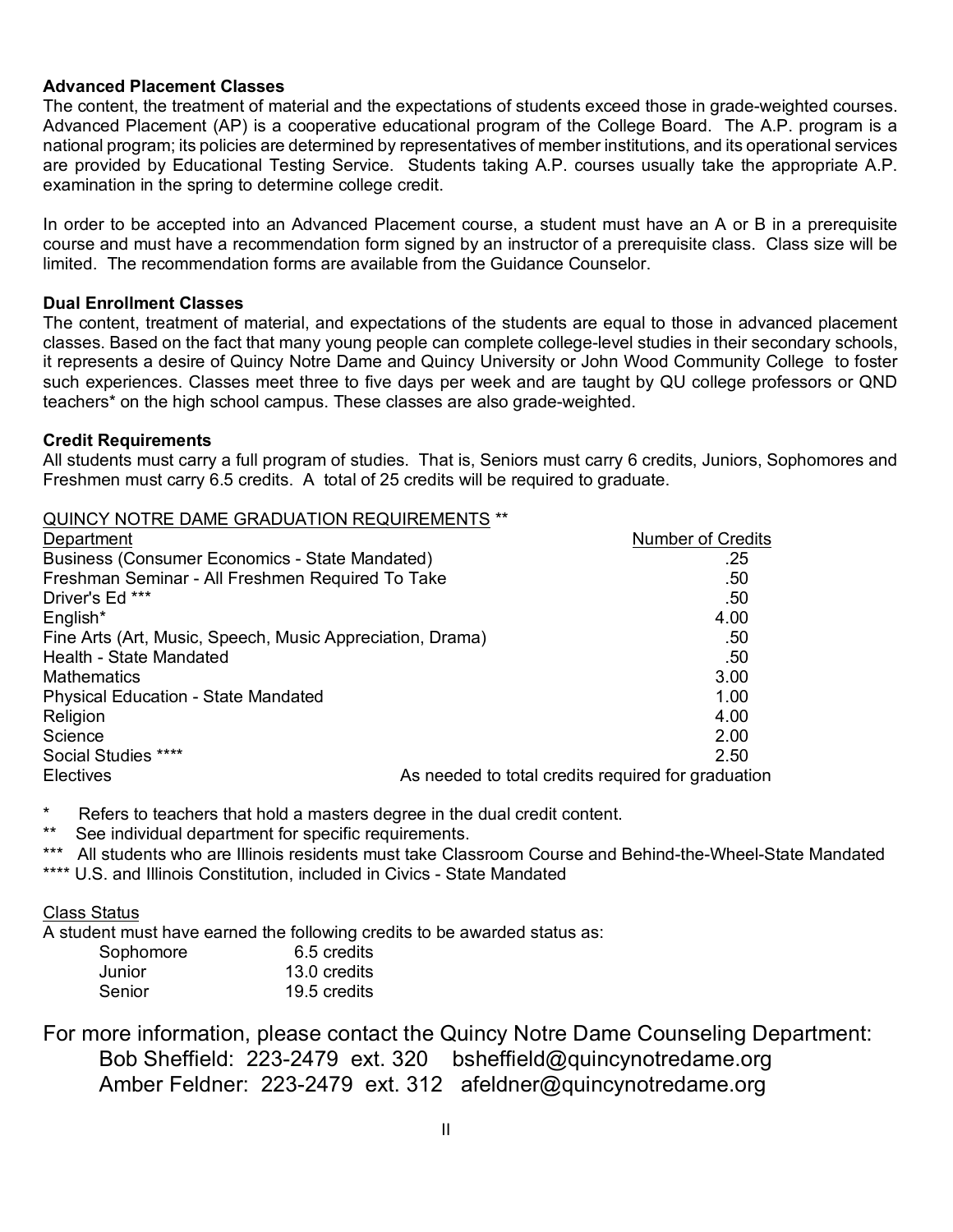# **REQUIREMENTS FOR ADMISSION TO PUBLIC UNIVERSITIES**

Public Act 86-0954, establishes high school course requirements for admission to public universities. All Illinois public universities require the following courses for admission. Some colleges may have yet higher requirements other than those listed.

In addition to high school course requirements, public universities will continue to consider other measures in making admission decisions, such as high school grade point average, high school rank, or entrance examination scores. (ACT or SAT)

In some subject areas, the number of credits differ, depending upon the school. Quincy Notre Dame requires the following minimum credits:

| <b>CREDITS</b> | <b>SUBJECTS</b>                                        |
|----------------|--------------------------------------------------------|
| 4              | English                                                |
| 2              | Foreign Language, Art*, Vocational Education, or Music |
| 3              | Mathematics*                                           |
| 2              | Science                                                |
| $2.5$ or $3$   | Social Studies**                                       |

Admission requirements for private college and universities vary.

The public universities have adopted minimum subject requirements in an effort to help high school students improve their academic preparation for baccalaureate degree programs. Students who have not taken the required subjects but wish to enter a baccalaureate degree program may sometimes be admitted to public universities on a provisional basis.

- \* Missouri State Universities require 4 credits in Math and 1 credit in fine arts
- \*\* Check with schools of interest

**NOTE for college-bound student athletes:** Please check the NCAA Eligibility Center website (www.eligibilitycenter.org) for eligibility requirements and/or NAIA Eligibility Center website (www.PlayNAIA.org).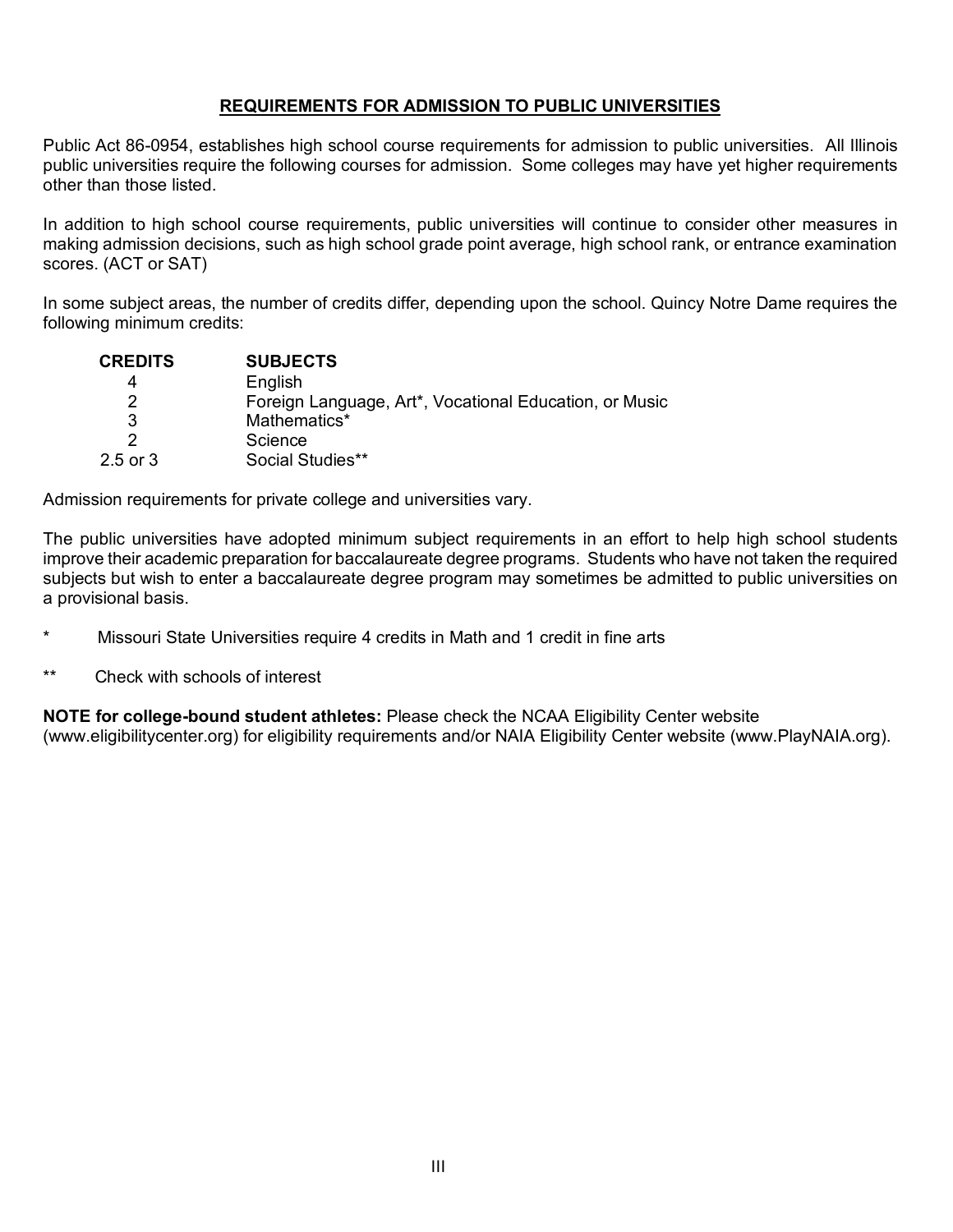# **QUINCY NOTRE DAME HIGH SCHOOL FOUR YEAR PLAN PLANNING SHEET REQUIRED TO GRADUATE: 25 CREDITS**

# **FRESHMEN** SOPHOMORES Freshman Religion 1.00 credit | Sophomore Religion 1.00 credit Freshman English 1.00 credit | Sophomore English 1.00 credit | Sophomore English 1.00 credit Physical Science 1.00 credit | Biology 1.00 credit | 1.00 credit Mathematics 1.00 credit Mathematics 1.00 credit World History **1.00 credit | Health .50 credit .50 credit** .50 credit .50 credit Freshman Seminar .50 credit Driver's Ed \* .50 credit P. E. .50 credit P. E. .50 credit Driver's Ed \* .50 credit

Minimum of 6.50 credits Minimum of 6.50 credits

| <b>JUNIORS</b>          |             | <b>SENIORS</b>         |             |
|-------------------------|-------------|------------------------|-------------|
| Junior Religion         | 1.00 credit | Senior Religion        | 1.00 credit |
| Junior English          | 1.00 credit | Senior English         | 1.00 credit |
| <b>American History</b> | 1.00 credit |                        |             |
| <b>Mathematics</b>      | 1.00 credit |                        |             |
|                         |             |                        |             |
|                         |             |                        |             |
|                         |             |                        |             |
|                         |             |                        |             |
| Minimum of 6.50 credits |             | Minimum of 6.0 credits |             |

# **NOTE**:

Blank lines in the tables above are for courses of your choice (electives). Keep in mind that there are additional courses needed for graduation. These include Consumer Economics, Civics (Government), Fine Arts, and P.E. Please note the number of required credits at each grade level. Additional elective courses must be chosen to meet the minimum number of credits. Availability of some courses may depend on number of students enrolled.

\* Will be scheduled either freshman or sophomore year depending on date of birth.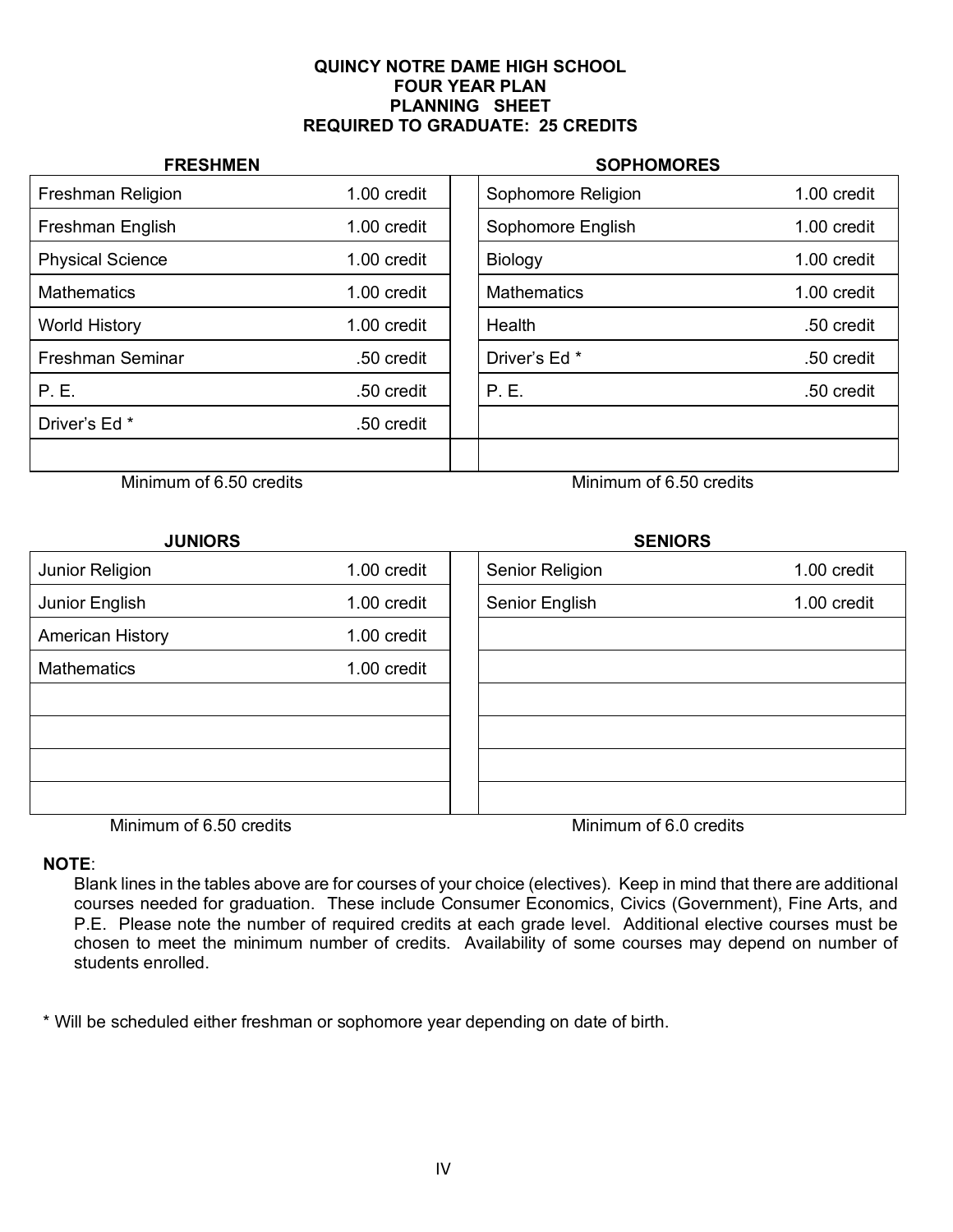# **BUSINESS DEPARTMENT**

The Business Department philosophy is to provide an education that will help the students in their problems and responsibilities of everyday living, as well as being beneficial to those students going on to college and to students seeking employment immediately after graduation.

| <b>ACCOUNTING I</b><br>This course provides a general basis for a career in business. It is designed to acquaint the student with<br>the complete structure of the accounting cycle including source documents, journalizing, posting and<br>preparation of financial and computerized accounting programs. The material provides a solid<br>background for those planning to continue their education after high school in business and/or manage<br>their own records.                                                                                                                                                                                                        | LENGTH: 1 year<br>GRADES: 10, 11, 12<br>CREDITS: 1.0                      |
|---------------------------------------------------------------------------------------------------------------------------------------------------------------------------------------------------------------------------------------------------------------------------------------------------------------------------------------------------------------------------------------------------------------------------------------------------------------------------------------------------------------------------------------------------------------------------------------------------------------------------------------------------------------------------------|---------------------------------------------------------------------------|
| <b>ACCOUNTING II</b>                                                                                                                                                                                                                                                                                                                                                                                                                                                                                                                                                                                                                                                            |                                                                           |
| In this course, the student increases his or her technical competence and receives a broader<br>understanding of financial accounting. Topics include financial statements, capital distribution,<br>uncollectible accounts, depreciation, accruals and stock ownership. A unit on cost/managerial<br>accounting is also covered. This course is designed for college bound students who may choose the<br>business field as a major. This is an individualized instructional approach and instructor approval is<br>required before enrolling.<br>Prerequisite: Accounting I                                                                                                   | LENGTH: 1 year<br>GRADES: 11, 12<br>CREDITS: 1.0                          |
| <b>BUSINESS LAW</b>                                                                                                                                                                                                                                                                                                                                                                                                                                                                                                                                                                                                                                                             |                                                                           |
| This course will teach the students about the various facets of our legal system. The students will learn<br>about laws for minors, families, and consumers. They will also learn about contracts, torts and property<br>laws.                                                                                                                                                                                                                                                                                                                                                                                                                                                  | LENGTH: 1 semester<br>GRADES: 11, 12<br>CREDITS: 0.5                      |
| <b>BUSINESS MANAGEMENT</b>                                                                                                                                                                                                                                                                                                                                                                                                                                                                                                                                                                                                                                                      |                                                                           |
| This course is designed to prepare the student for today's high-tech work place. Students will prepare a<br>business plan which will be used to teach the aspects of management, advertising, finance, and<br>marketing. Students will learn how to write a professional resume and about the interview process.<br>By the completion of this course, students will be able to:<br>• Analyze dilemmas that workers encounter in real life<br>• Understand how technology is used to influence the way we do business<br>• Continue investigating career opportunities<br>· Develop problem-solving skills                                                                       | LENGTH: 1 semester<br>GRADES: 11, 12<br>CREDITS: 0.5                      |
| • Recognize and develop appropriate work habits                                                                                                                                                                                                                                                                                                                                                                                                                                                                                                                                                                                                                                 |                                                                           |
| <b>CONSUMER ECONOMICS</b><br>Emphasis is placed on our economic system and the role each student plays as a consumer. Topics<br>covered include careers, money management, advertising, credit, taxes, saving and investing, insurance<br>and auto ownership.                                                                                                                                                                                                                                                                                                                                                                                                                   | LENGTH: 1 semester<br>GRADES: 10, 11, 12<br>CREDITS: 0.5                  |
| <b>INTRODUCTION TO EDUCATION*</b>                                                                                                                                                                                                                                                                                                                                                                                                                                                                                                                                                                                                                                               |                                                                           |
| <b>EDU 100</b><br>An introduction to teaching as a profession in the American educational system. Presentation of a variety<br>of perspectives on education including historical, philosophical, social, legal, and ethical issues in a<br>diverse society. Includes organizational structure and current trends in school governance. This is a Smart<br>Start course offered through JWCC. This course in EDU 100 in the JWCC course catalog. The text must<br>be purchased separately through JWCC bookstore.                                                                                                                                                                | LENGTH: 1 semester<br>GRADES: 10, 11, 12<br>CREDITS: 0.5<br>3.0 (college) |
| <b>INTRODUCTION TO LOGISTICS*</b>                                                                                                                                                                                                                                                                                                                                                                                                                                                                                                                                                                                                                                               |                                                                           |
| LOM100<br>This course presents an overview of logistics and supply chain management, customer service, and<br>inventory management for personnel working in retail, wholesale and the manufacturing sectors.<br>Course content is based on the Manufacturing Skill Standards Council Certified Logistic Technician<br>(MSSC- CLT) curriculum. When taking this class online, students are required to take the MSSC-CLA<br>exam and the MSSC-CLT exam at JWCC or any authorized MSSC testing facility. This is a Smart Start<br>course offered through JWCC. This course in LOM100 in the JWCC course catalog. The text must be<br>purchased separately through JWCC bookstore. | LENGTH: 1 semester<br>GRADES: 12<br>CREDITS: 0.5<br>3.0 (college)         |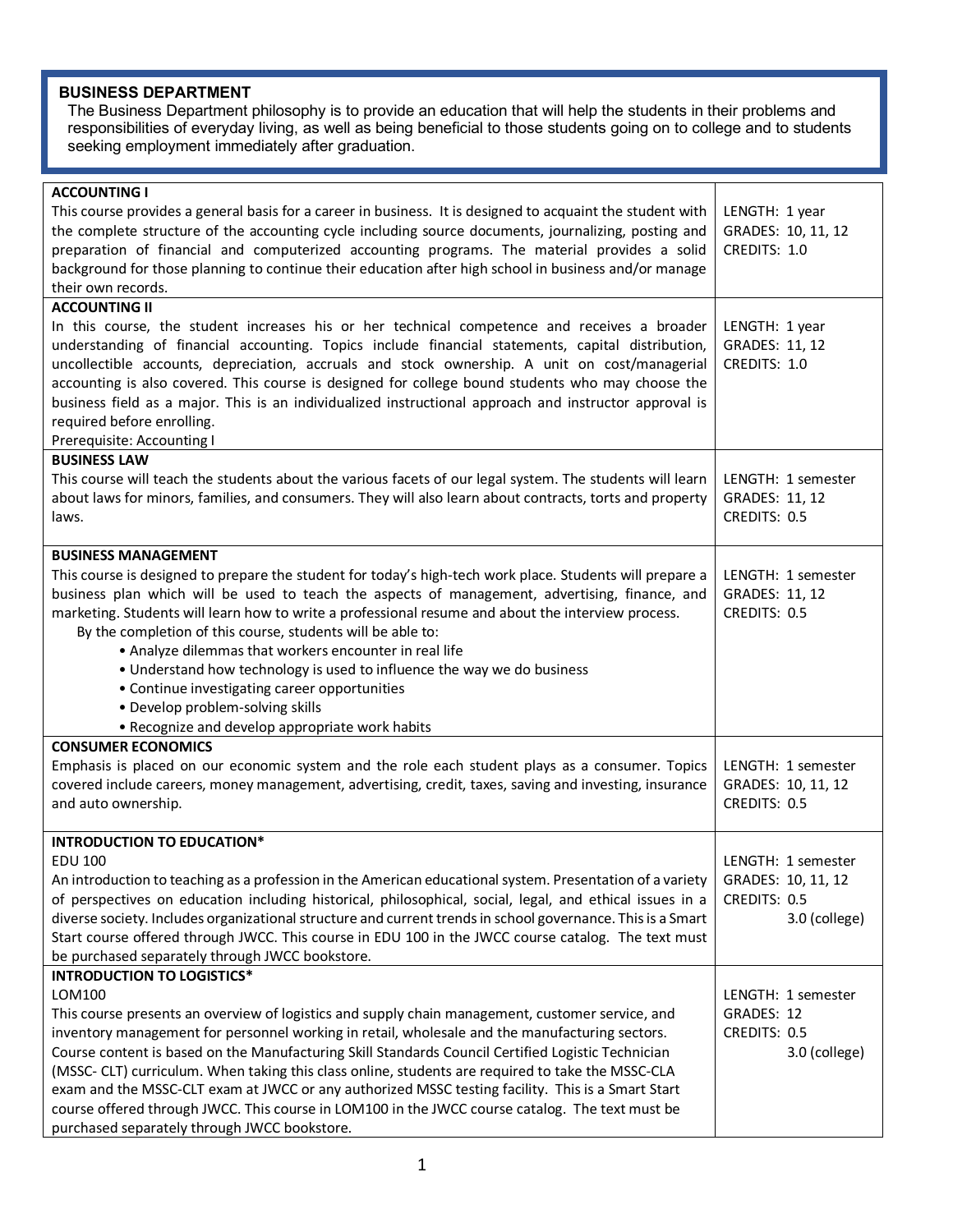| <b>PERSONAL FINANCE *</b>                                                                                |                    |
|----------------------------------------------------------------------------------------------------------|--------------------|
| This course is an introduction to personal financial planning. Financial topics include: careers, time   | LENGTH: 1 semester |
| value of money, budgeting, financial statements, use and misuse of credit, purchase decisions,           | GRADES: 12         |
| insurance and healthy financial planning. Investment basics including stocks, bonds, mutual funds, and   | CREDITS: 0.5       |
| asset allocation are also introduced in this course. The purpose of the course is to provide the student | 3.0 (college)      |
| with fundamental principles, generalizations and theories of Personal Finance. Students will learn to    |                    |
| utilize financial principles to maintain a stable financial future. Additional expense includes a        |                    |
| discounted tuition to QU and purchase of the current textbook.                                           |                    |
| <b>PRINCIPLES OF MARKETING *</b>                                                                         |                    |
| A survey of the field of marketing, designed to give basic understanding of the principles of marketing  | LENGTH: 1 semester |
| and the operation of our marketing system. This is a Smart Start online course offered through JWCC.     | GRADES: 12         |
| The course will be completed at QND. This course is BUS 131 in the JWCC course catalog. The text         | CREDITS: 0.5       |
| must be purchased separately through JWCC bookstore.                                                     | 3.0 (college)      |
|                                                                                                          |                    |
| Additional tuition expense for all Smart Start classes                                                   |                    |

| <b>FRESHMAN SEMINAR</b>                                                                             |                    |
|-----------------------------------------------------------------------------------------------------|--------------------|
| This mandatory course will help students acquire skills and strategies to become lifelong learners. | LENGTH: 1 semester |
| Topics include:                                                                                     | GRADES: 9          |
| • study skills, time management, organization                                                       | CREDITS: 0.5       |
| • responsibility-personal and as a member of a group                                                |                    |
| • decision making                                                                                   |                    |
| • setting goals                                                                                     |                    |
| • academic integrity                                                                                |                    |
| • respect for self and others                                                                       |                    |
| • sportsmanship and citizenship                                                                     |                    |
| • computer skills/iPad skills, digital citizenship                                                  |                    |
| • social-emotional health                                                                           |                    |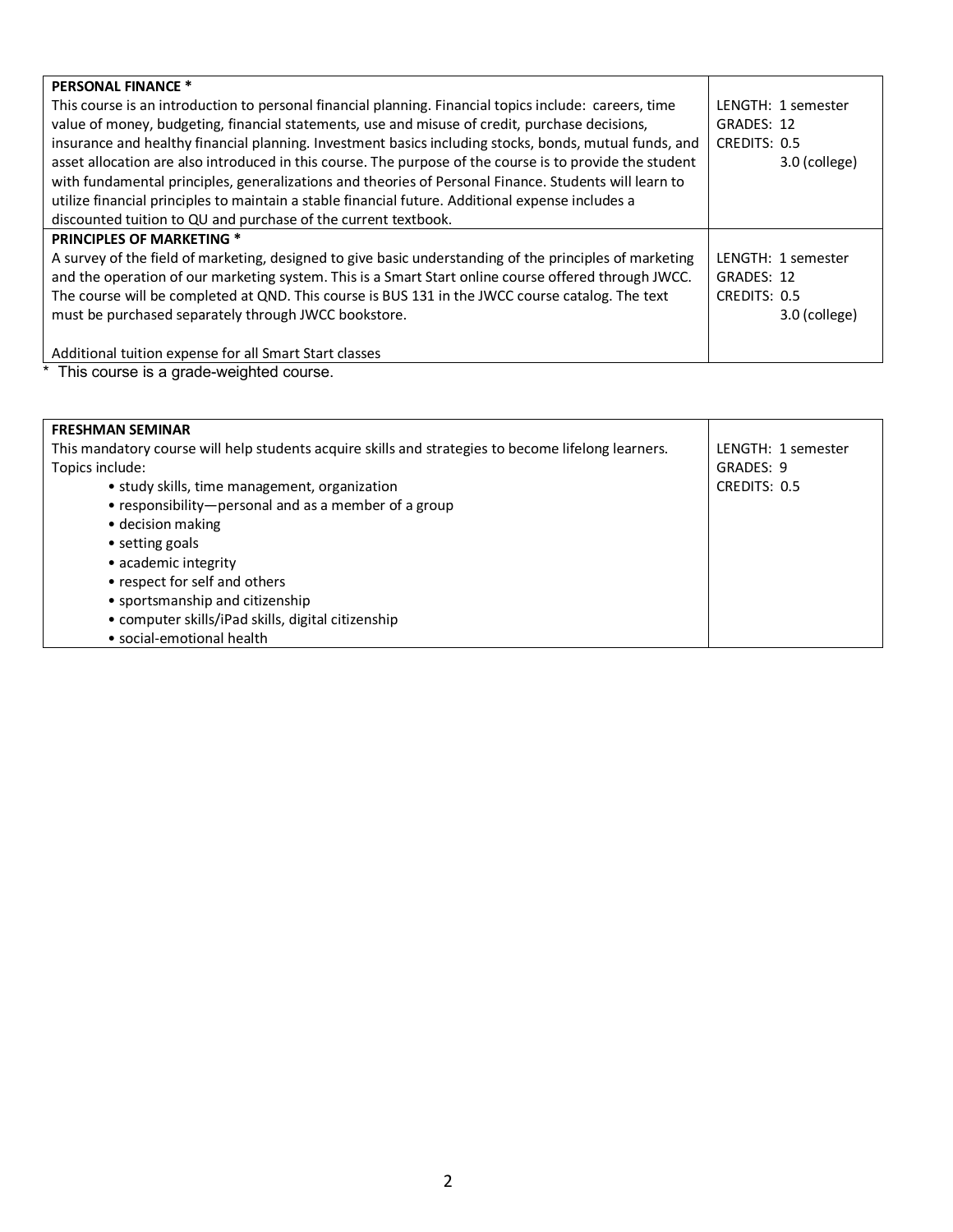# **LANGUAGE ARTS DEPARTMENT**

Perhaps the most compelling need among students today is the need to develop the ability to make responsible judgments: judgments about their own attitudes and actions, about society's demands and goals. To choose and judge effectively, young people must have historical perspective, relevant knowledge from many disciplines, and an open forum in which to examine and confront issues. The study of literature each year provides that perspective, knowledge, and forum.

The curriculum of the English Department also develops students' abilities in the four areas of communication: reading, writing, speaking, and listening. Each year students review skills in these areas and receive instruction in further refinement of them.

**DEPARTMENT REQUIREMENTS:** Four (4) credits are required for graduation; one credit per year.

| <b>COMPOSITION I*</b><br><b>ENG 111</b><br>Composition is an Introduction to interdisciplinary academic writing, with emphasis on critical thinking<br>and reading, inquiry, primary research, and writing as a process.                                                                                                                                                                                                                                                                                                                       | LENGTH: 1 semester<br>GRADES: 12<br>CREDITS: 0.5<br>3.0 (college) |
|------------------------------------------------------------------------------------------------------------------------------------------------------------------------------------------------------------------------------------------------------------------------------------------------------------------------------------------------------------------------------------------------------------------------------------------------------------------------------------------------------------------------------------------------|-------------------------------------------------------------------|
| <b>FRESHMAN ENGLISH</b><br>Study skills, introduction to the various genres of literature; grammar and usage review; sentence                                                                                                                                                                                                                                                                                                                                                                                                                  | LENGTH: 1 year                                                    |
| improvement; paragraph writing; introduction to research modes both written and electronic;<br>evaluation of sources; introduction to works cited page; vocabulary study; speech experiences;<br>introduction to the essay.                                                                                                                                                                                                                                                                                                                    | GRADES: 9<br>CREDITS: 1.0                                         |
| <b>SOPHOMORE ENGLISH</b>                                                                                                                                                                                                                                                                                                                                                                                                                                                                                                                       |                                                                   |
| Review of the genres of literature; review and extensive use of the grammar, usage, and writing skills<br>learned in 9th grade; review of paragraph writing styles, research practice, essay and MLA format;<br>speech experiences; vocabulary studies.                                                                                                                                                                                                                                                                                        | LENGTH: 1 year<br>GRADES: 10<br>CREDITS: 1.0                      |
| AMERICAN LITERATURE AND COMPOSITION                                                                                                                                                                                                                                                                                                                                                                                                                                                                                                            |                                                                   |
| American literature; improvement of writing through context of American literature; vocabulary study;<br>preparation for the ACT test; essay and research practice; speech experiences.                                                                                                                                                                                                                                                                                                                                                        | LENGTH: 1 year<br>GRADES: 11<br>CREDITS: 1.0                      |
| <b>BRITISH LITERATURE AND COMPOSITION</b>                                                                                                                                                                                                                                                                                                                                                                                                                                                                                                      |                                                                   |
| This course seeks to prepare students for successful college study and life. Western literature with an<br>emphasis on English literature is stressed in an historical approach. Writing skills emphasize persuasive,<br>expository and explicatory writing and include a formal research paper. Business writing, computer<br>communication, movie critiquing and speech experiences are included.                                                                                                                                            | LENGTH: 1 year<br>GRADES: 12<br>CREDITS: 1.0                      |
| <b>MEDIA DESIGN</b>                                                                                                                                                                                                                                                                                                                                                                                                                                                                                                                            |                                                                   |
| Students will learn multiple ways to communicate with an audience through graphic design,<br>photography, writing, and video broadcasting. Students will participate in producing the school's<br>yearbook, digital newspaper, literary magazine, Family broadcasts for House, and professional<br>portfolios. Beyond media communications, students will learn personal communication, leadership,<br>and time management skills. They will complete the class with a portfolio of work to use for college<br>interviews and resume building. | LENGTH: 1 year<br>GRADES: 9, 10, 11, 12<br>CREDITS: 1.0           |
| SPEECH: FUNDAMENTALS OF PUBLIC SPEAKING *                                                                                                                                                                                                                                                                                                                                                                                                                                                                                                      |                                                                   |
| <b>COM 101</b><br>This course is an introduction to the basic principles of oral communication as applied to public<br>speaking. The course emphasizes the mastery of oral communication skills through a variety of<br>exercises in which the student speaks before the group. It involves analysis of such topics as<br>preparation, organization and delivery. This course fulfills the Fine Arts requirement and may be taken                                                                                                              | LENGTH: 1 semester<br>GRADES: 12<br>CREDITS: 0.5<br>3.0 (college) |
| for dual credit. It is equivalent to QU's COM 101. Additional QU expense for tuition will apply.                                                                                                                                                                                                                                                                                                                                                                                                                                               |                                                                   |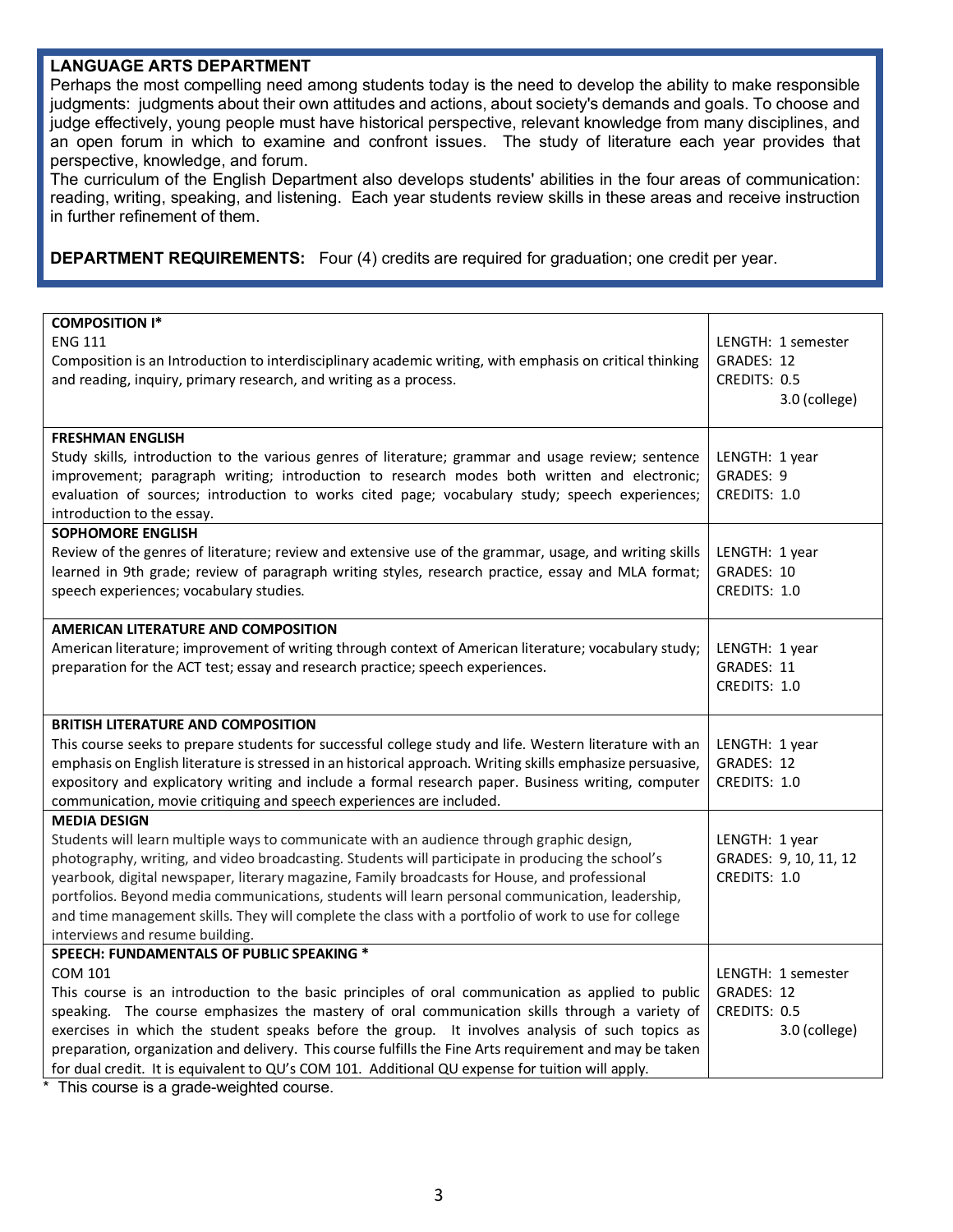# **FINE ARTS DEPARTMENT**

# **ART DEPARTMENT**

The Art Department strives to maintain an atmosphere for growth and learning in the visual arts. Students will be exposed to art history and the basic elements and principles of art. They will be encouraged to develop their creative initiative and problem-solving skills, and will experience a variety of media in the creative process.

# **MUSIC DEPARTMENT**

The Music Department seeks to deepen the student's experience and appreciation of music through the various class activities and musical performance opportunities offered. It strives to recognize and develop musical abilities and talents in students and to encourage them to share their gifts with others, thus further contributing to each person's and to society's cultural enrichment and growth.

**DEPARTMENT REQUIREMENTS:** A half credit (0.5) is required in Fine Arts. Taking Music, Speech or Art can fulfill this requirement. If Band or Chorus is chosen, it must be taken the full year.

| <b>ADVANCED ART</b>                                                                                         |                       |
|-------------------------------------------------------------------------------------------------------------|-----------------------|
| This class, meant for senior art students intending on pursuing a career in the arts or attending art       | LENGTH: 1 Year        |
| school, will focus on the construction of a senior portfolio, development of personal artist branding, the  | GRADES: 12            |
| "dos and don'ts" of participating in art shows, exploration of art schools and other job opportunities in   | CREDITS: 1.0          |
| the community, and advanced art topics in one medium of choice.                                             |                       |
| Semester 1:                                                                                                 |                       |
| Students will construct their artwork in one medium of choice after approval from the teacher.              |                       |
| Students must have had advanced experience with this medium in order to produce senior-level work.          |                       |
| Students will spend the fall semester working in this medium doing a series of interconnected works,        |                       |
| interspersed with group critiques, progress updates, and artist research reports. The final for the first   |                       |
| semester will involve construction of a basic portfolio for use in art schools at the start of January when |                       |
| classes resume.                                                                                             |                       |
| Semester 2:                                                                                                 |                       |
| Will deal with the practical side of the art world. Students will develop a personal branding style for     |                       |
| themselves to attach to business cards, their electronic portfolio, and their resume. Other topics of       |                       |
| learning include copyright laws, freelancing, professional artistry in the Quincy community,                |                       |
| participation and presentation of art shows, and the organization of a senior showcase at the end of        |                       |
| the semester.                                                                                               |                       |
| Prerequisite: Art Foundations I.                                                                            |                       |
| <b>ART FOUNDATIONS I</b>                                                                                    |                       |
| This class would be the introduction and exploration of all major forms of art media: drawing, painting,    | LENGTH: 1 semester    |
| ceramics, sculpture, and fibers. Students would be tasked with the learning and application of the          | GRADES: 9, 10, 11, 12 |
| elements and principles of art, basic design principles, and color theory.                                  | CREDITS: 0.5          |
|                                                                                                             |                       |
| <b>ART FOUNDATIONS II</b>                                                                                   |                       |
| This class will refine and expand upon previously learned art methods and media from Art Foundations        | LENGTH: 1 semester    |
| 1. Students will also explore theming, professional artistic analysis, and different kinds of long-term     | GRADES: 10, 11, 12    |
| projects such as basket-weaving and hyper realistic portraiture, to name a few. A fundamental basis in      | CREDITS: 0.5          |
| drawing, painting, and 3D art methods is required to succeed in this class.                                 |                       |
| Prerequisite: Art Foundations I.                                                                            |                       |
| <b>ART HISTORY</b>                                                                                          |                       |
| Students will explore all the major periods of art history starting with the Neolithic and Paleolithic eras | LENGTH: 1 semester    |
| and finishing with the current ongoing era of Post-Contemporary Artistic Pluralism. Each project will be    | GRADES: 9, 10, 11, 12 |
| paired with a specific media typical for that time period, and research/preparation will be done to         | CREDITS: 0.5          |
| emulate realistic artistic experiences from those time periods. Students will also learn about famous       |                       |
| artists in their time and key works of art that have changed the art world in major ways.                   |                       |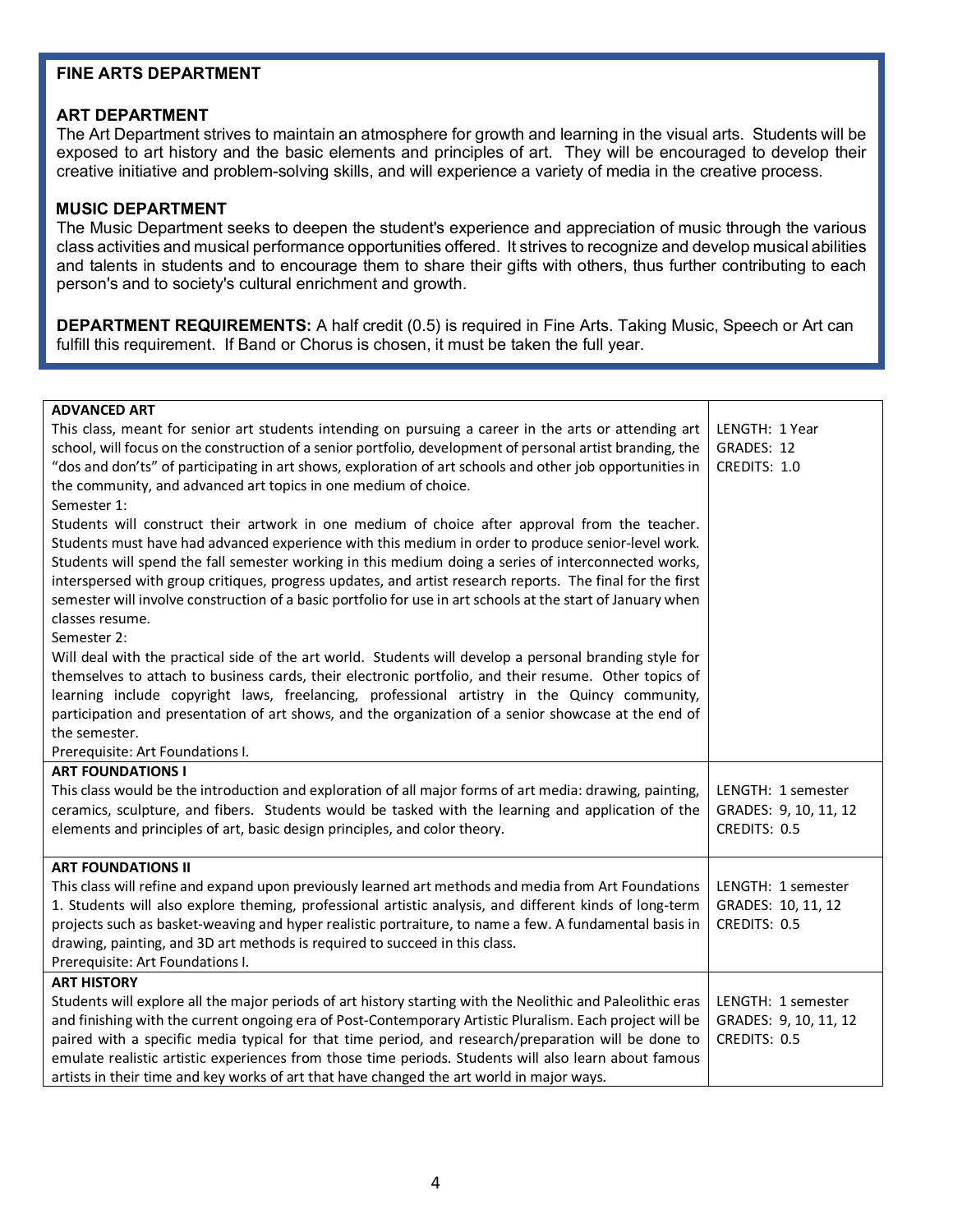| <b>BAND</b>                                                                                                                                                                                                                                                                                                                                                                                                                                                                                                                                                                                                                                                                                                                                                                                  |                                                                   |
|----------------------------------------------------------------------------------------------------------------------------------------------------------------------------------------------------------------------------------------------------------------------------------------------------------------------------------------------------------------------------------------------------------------------------------------------------------------------------------------------------------------------------------------------------------------------------------------------------------------------------------------------------------------------------------------------------------------------------------------------------------------------------------------------|-------------------------------------------------------------------|
| Marching, Concert, Pep Band offers students interested in playing a brass, woodwind or percussion<br>instrument the opportunity to belong to an organization that both trains and performs continually<br>throughout the year. Students learn to read music in addition to music history, theory and styles. Band<br>is a curricular subject that meets daily. In addition to formal concerts, the Concert/Marching/Pep/Jazz<br>Bands perform at extra- curricular activities such as basketball and football games, parades, District &<br>State level music competitions and festivals, local service groups, community events, and patriotic<br>services. Individual band students also perform in solos and ensembles for school assemblies, Masses,<br>contests, and special occasions. | LENGTH: 1 year<br>GRADES: 9, 10, 11, 12<br>CREDITS: 1.0           |
| It is possible for interested students with no prior music background to begin learning to play an<br>instrument. Contact the Band Director to arrange for instruction.                                                                                                                                                                                                                                                                                                                                                                                                                                                                                                                                                                                                                      |                                                                   |
| <b>CONCERT CHORALE</b>                                                                                                                                                                                                                                                                                                                                                                                                                                                                                                                                                                                                                                                                                                                                                                       |                                                                   |
| Concert Chorale is designed for the experienced performer. Prior musical experience is recommended<br>through successful completion of Mixed Chorus or an equivalent ensemble. Students perform at all<br>school Masses, the Fall Choral Concert, Christmas Choral Concert and assemblies, as well as the Spring<br>Show and Spring Choral Concert. Emphasis is placed on advanced vocal technique, performance skills,<br>music literacy and advanced part singing. As part of their music education, students will also learn<br>advanced music theory and history.                                                                                                                                                                                                                        | LENGTH: 1 year<br>GRADES: 10, 11, 12<br>CREDITS: 1.0              |
| <b>DIGITAL ART</b>                                                                                                                                                                                                                                                                                                                                                                                                                                                                                                                                                                                                                                                                                                                                                                           |                                                                   |
| Students will learn the mechanics of Photoshop and Illustrator as they pertain to the more artistic side<br>of graphic design. Students will learn how to paint digitally (landscapes and character creation) as well<br>as create comic strips, vector graphics, and concept art for movies and/or games. Different styles of<br>digital art will also be discussed, such as the development of Japanese art styles in anime and magna,<br>and edits, Daguerreotype photo effects, photo colorization and restoration, and development of<br>personal text/typography styles.<br>Prerequisite: Art Foundations I.                                                                                                                                                                           | LENGTH: 1 semester<br>GRADES: 11, 12<br>CREDITS: 0.5              |
| <b>INTRODUCTION TO HUMANITIES*</b>                                                                                                                                                                                                                                                                                                                                                                                                                                                                                                                                                                                                                                                                                                                                                           |                                                                   |
| Study of human values, self-perceptions, and aspirations expressed in drama, film, music, literature,<br>painting, sculpture, and architecture with an emphasis on history, techniques, meaning, and evaluation<br>of individual works. This is a Smart Start online course offered through JWCC. The course will be<br>completed at QND. This course is HUM 101 in the JWCC course catalog. The text must be purchased<br>separately through JWCC bookstore.                                                                                                                                                                                                                                                                                                                                | LENGTH: 1 semester<br>GRADES: 12<br>CREDITS: 0.5<br>3.0 (college) |
| Additional tuition expense for all Smart Start classes                                                                                                                                                                                                                                                                                                                                                                                                                                                                                                                                                                                                                                                                                                                                       |                                                                   |
| <b>MEDIA DESIGN</b><br>Students will learn multiple ways to communicate with an audience through graphic design,<br>photography, writing, and video broadcasting. Students will participate in producing the school's<br>yearbook, digital newspaper, literary magazine, Family broadcasts for House, and professional GRADES: 9, 10, 11, 12<br>portfolios. Beyond media communications, students will learn personal communication, leadership, and<br>time management skills. They will complete the class with a portfolio of work to use for college<br>interviews and resume building.                                                                                                                                                                                                  | LENGTH: 1 year<br>CREDITS: 1.0                                    |
| <b>MIXED CHORUS</b>                                                                                                                                                                                                                                                                                                                                                                                                                                                                                                                                                                                                                                                                                                                                                                          |                                                                   |
| In Mixed Chorus, the fundamentals of proper vocal technique, music literacy and part singing are<br>learned. This chorus is open to all with no prior musical experience necessary. Students perform at all<br>school Masses, the Fall Choral Concert, the Christmas Choral Concert and assemblies, as well as the<br>Spring Show and Spring Choral Concert. Students who successfully complete Mixed Chorus are eligible<br>to audition for advancement into Concert Chorale.                                                                                                                                                                                                                                                                                                               | LENGTH: 1 year<br>GRADES: 9, 10, 11, 12<br>CREDITS: 1.0           |
| <b>MUSIC APPRECIATION I</b>                                                                                                                                                                                                                                                                                                                                                                                                                                                                                                                                                                                                                                                                                                                                                                  |                                                                   |
| This course explores the concepts, styles, techniques, instruments and history of music from the<br>Medieval through the Classical eras. Enhanced multimedia CD's are used to provide listening examples<br>of various types of instruments and forms of music. This course fulfills the Fine Arts requirement.                                                                                                                                                                                                                                                                                                                                                                                                                                                                              | LENGTH: 1 semester<br>GRADES: 9, 10, 11, 12<br>CREDITS: 0.5       |
| <b>MUSIC APPRECIATION II</b>                                                                                                                                                                                                                                                                                                                                                                                                                                                                                                                                                                                                                                                                                                                                                                 |                                                                   |
| This course explores the concepts, styles, techniques, instruments and history of music from the<br>Classical eras to modern time. Enhanced multimedia CD's are used to provide listening examples of<br>various types of instruments and forms of music. This course fulfills the Fine Arts requirement.                                                                                                                                                                                                                                                                                                                                                                                                                                                                                    | LENGTH: 1 semester<br>GRADES: 9, 10, 11, 12<br>CREDITS: 0.5       |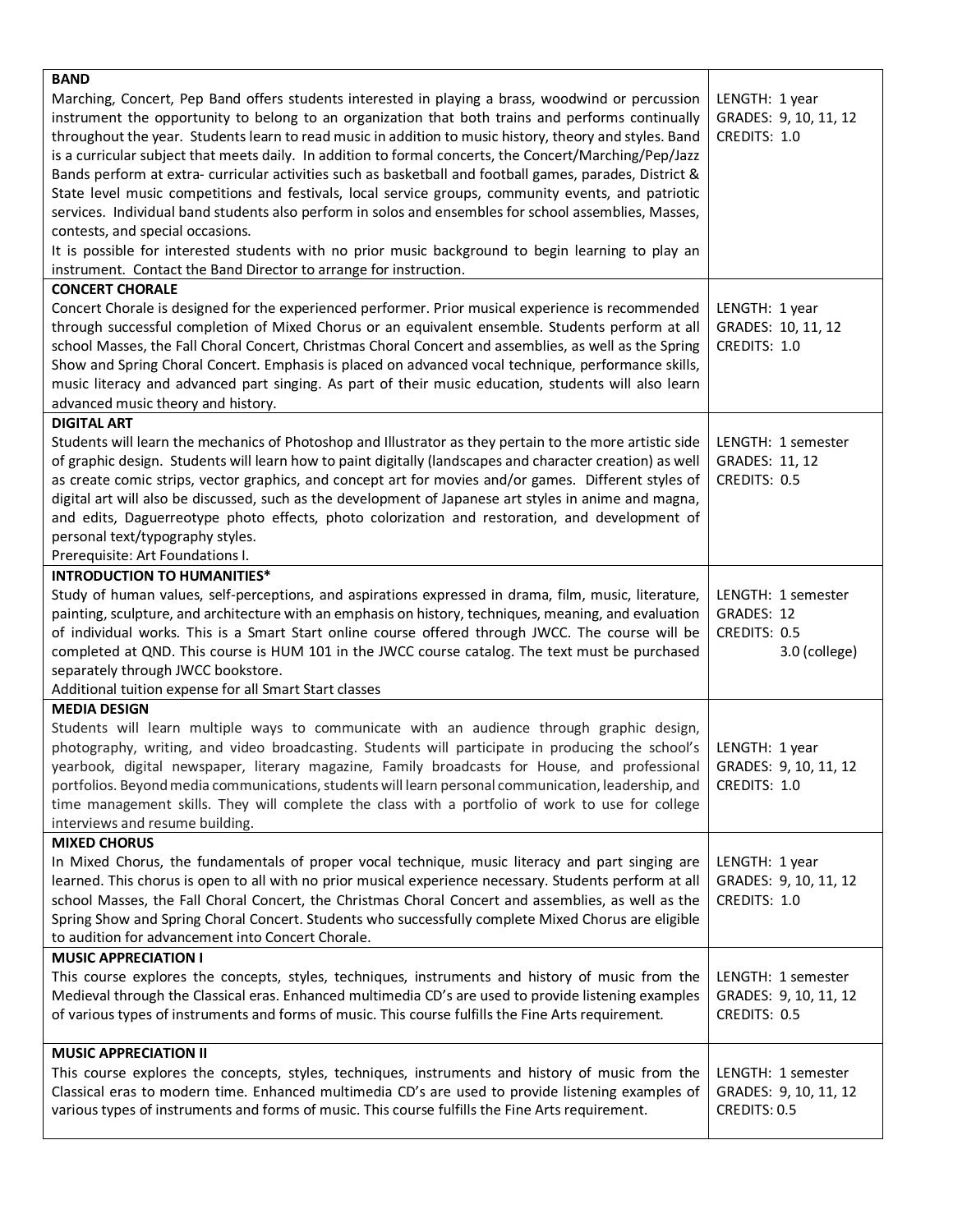| SPEECH: FUNDAMENTALS OF PUBLIC SPEAKING *                                                                   |                    |
|-------------------------------------------------------------------------------------------------------------|--------------------|
| This course is an introduction to the basic principles of oral communication as applied to public           | LENGTH: 1 semester |
| speaking. The course emphasizes the mastery of oral communication skills through a variety of               | GRADES: 12         |
| exercises in which the student speaks before the group. It involves analysis of such topics as              | CREDITS: 0.5       |
| preparation, organization and delivery. This course fulfills the Fine Arts requirement and may be taken     | 3.0 (college)      |
| for dual credit. It is equivalent to QU's COM 101. Additional QU expense for tuition will apply.            |                    |
| <b>VISUAL COMMUNICATIONS</b>                                                                                |                    |
| Students will explore the elements and principles of design as they apply to marketing, business, and       | LENGTH: 1 semester |
| personal usage. Adobe Illustrator, InDesign, and Spark will play a role in helping students develop their   | GRADES: 10, 11, 12 |
| skills in the field of graphic design. This class will focus primarily on practical usage of the technology | CREDITS: 0.5       |
| and its application in the real world. Students hoping to go into advertising or business will benefit from |                    |
| this class.                                                                                                 |                    |
| Prerequisite: Art Foundations I.                                                                            |                    |
| <b>3-D DESIGN</b>                                                                                           |                    |
| Students will explore and develop skills pertaining to sculptural methods of art. Materials and media       | LENGTH: 1 semester |
| include: clay, foam care, paper, wire, assemblage, plastic, fibers, and found-object. Students will learn   | GRADES: 11, 12     |
| to construct realistic and abstract shapes/representations out of these materials in creative, original     | CREDITS: 0.5       |
| ways.                                                                                                       |                    |
| Prerequisite: Art Foundations I.                                                                            |                    |

# **EXTRACURRICULARS IN FINE ARTS**

JAZZ BAND Reeds, Brass, Drums, Piano, Guitar and Bass players are provided the opportunity to learn various popular music styles including Dixieland, Big Band Swing, Jazz and Jazz-Rock. Lessons in music theory and improvisation are included. This extracurricular ensemble meets outside of school time and does not receive credit. Students must audition.

MADRIGAL CHOIR This ensemble is a non-credit auditioned chamber choir that rehearses one day a week after school. It is intended for the serious student well-trained in the choral arts. Primarily acapella, Madrigal Choir emphasizes excellence in vocal performance and will perform a wide range of repertoire from early chamber music to jazz.

MEN'S AND WOMEN'S GLEE These extra-curricular ensembles explore repertoire written for men's and women's voices. A range of music is learned, from folk to classical to barbershop and doo-wop. Both ensembles rehearse once a week. No audition is required, but students must demonstrate the ability to sing in parts. Students admitted at the discretion of the director.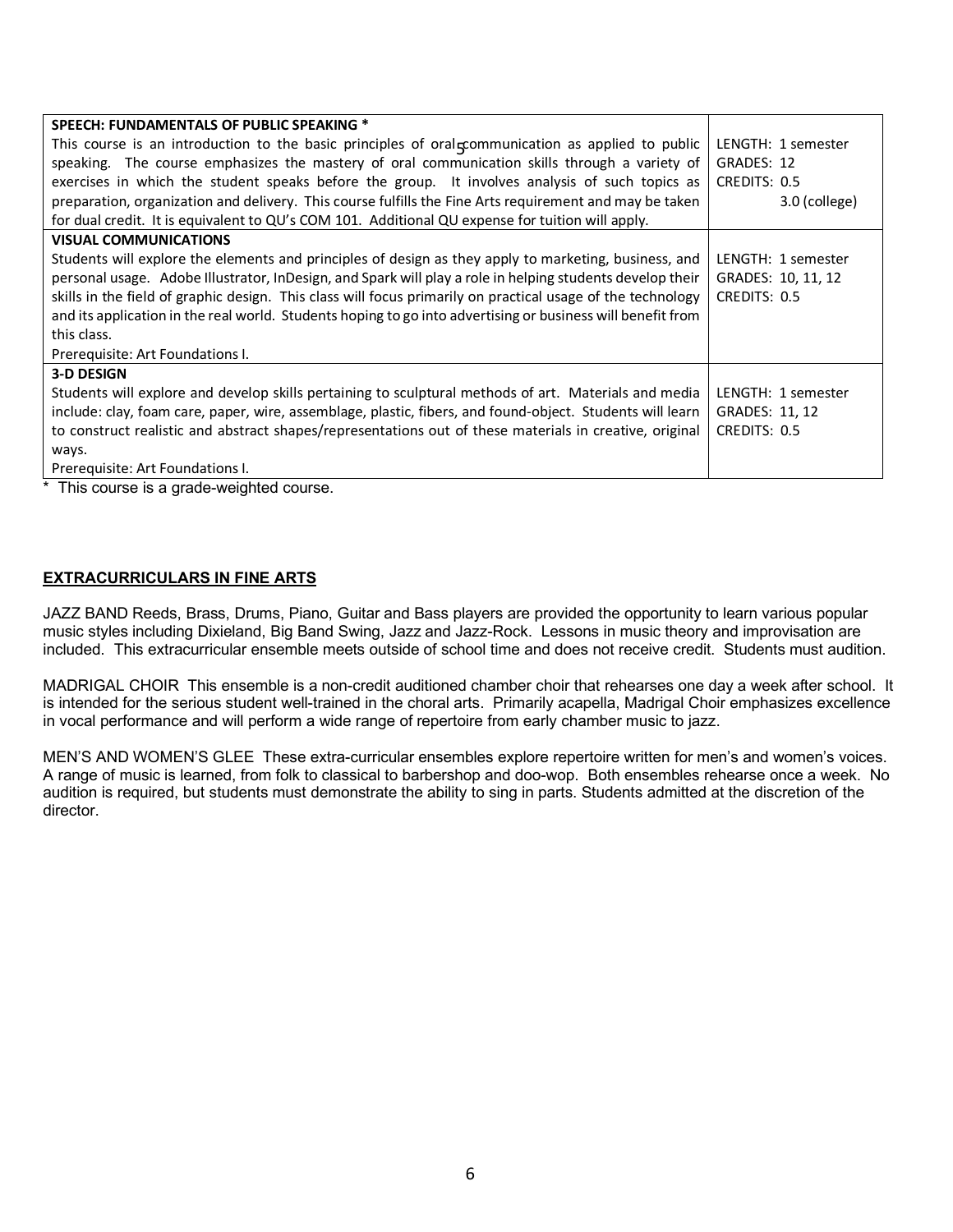# **FOREIGN LANGUAGE DEPARTMENT**

In today's ever changing and multi-cultural world, the study of foreign language is an essential tool. In a world growing increasingly smaller, the multi-racial and cross-cultural effects of the study of foreign language benefit all students psychologically, intellectually, and aesthetically.

It is the mission of the Foreign Language Department at Quincy Notre Dame High School to educate youth, adding another dimension to their own way of life, enabling them to become more effective members of their Church, nation, and world. Presenting language as a living, changing being, we strive to provide the attention to grammar which makes written communication possible while highlighting verbal communication in the cultural atmosphere of the target language.

A variety of educational techniques enhances and reinforces the target language. The students experience the language through texts, workbooks, listening comprehension exercises, computer technology, target language videos, and cultural experiences.

The business world has learned the value of foreign language education. When the Fortune 500 companies were polled, they indicated the study of a foreign language would improve the likelihood of employment in the following fields:

Business management and administration, marketing and sales, engineering, finance, accounting, secretarial skills, international relations, economics, data processing, law, advertising, communications, library skills, civil engineering, statistics, journalism, public relations, psychology, sociology, medicine, cultural studies, political science, fine arts, and public administration.

Now more than ever, we need an understanding of all peoples. Through the study of foreign languages we learn to communicate and gain valuable insight into other cultures.

**DEPARTMENT REQUIREMENTS:** A minimum number of students is required for any course to be offered. Any student enrolled in first-year or third-year language must complete two years, unless permission to withdraw is approved by the instructor.

| <b>GERMAN I</b><br>Students will explore this foreign language by immersing themselves in oral and written German. They | LENGTH: 1 year |
|-------------------------------------------------------------------------------------------------------------------------|----------------|
| will learn vocabulary and apply it to basic grammar structure. An introduction to the culture and history               | GRADES: 9, 11  |
| of the Germanic peoples is included in this course.                                                                     | CREDITS: 1.0   |
| <b>GERMAN II</b>                                                                                                        |                |
| This course is an extension of German I. Students will improve their reading, writing and speaking skills.              | LENGTH: 1 year |
| To supplement their in-class studies, students will have the opportunity to participate in the German                   | GRADES: 10, 12 |
| American Partnership Program. This is an exchange program sponsored by the U.S. State Department                        | CREDITS: 1.0   |
| and the German Foreign Office. This program helps students to solidify their German skills by using in                  |                |
| real life situations.                                                                                                   |                |
| Prerequisite: German I or equivalent                                                                                    |                |
| <b>GERMAN III</b>                                                                                                       |                |
| German III incorporates the skills mastered in German I and German II. Students will use their skills to                | LENGTH: 1 year |
| focus on literature and history as well as written and spoken German. An intense grammar program                        | GRADES: 11, 12 |
| will accompany this course.  Students will again have the opportunity to participate during their                       | CREDITS: 1.0   |
| German III course in the German American Partnership Program exchange. Participation in this                            |                |
| exchange will greatly enhance the materials learned in the classroom.                                                   |                |
| Prerequisite: German II or equivalent                                                                                   |                |
| <b>GERMAN IV</b>                                                                                                        |                |
| Students in German IV will expound upon their lessons from German III. They will apply their German                     | LENGTH: 1 year |
| language skills to real-life applications such as websites, daily/weekly publications, books and television.            | GRADES: 12     |
| Prerequisite: German III or equivalent                                                                                  | CREDITS: 1.0   |
|                                                                                                                         |                |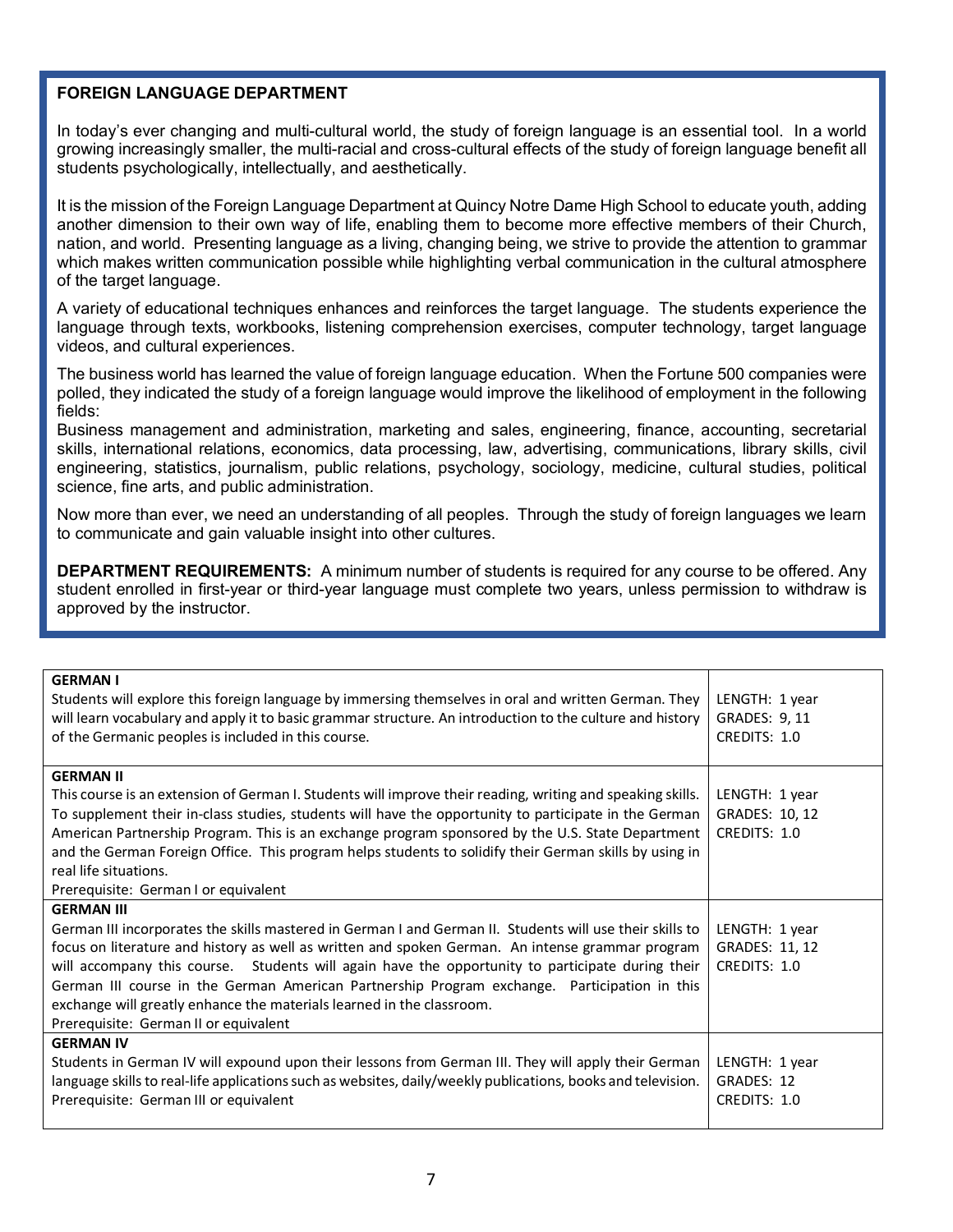| <b>SPANISH I</b>                                                                                       |                       |
|--------------------------------------------------------------------------------------------------------|-----------------------|
| The introductory course in Spanish stresses speaking and listening along with the introduction of      | LENGTH: 1 year        |
| elementary grammar, vocabulary, Spanish history, and culture. It utilizes the oral interactive method. | GRADES: 9, 10, 11, 12 |
|                                                                                                        | CREDITS: 1.0          |
|                                                                                                        |                       |
| <b>SPANISH II</b>                                                                                      |                       |
| A continuation of the listening and speaking program and a more explicit and intensive coverage of the | LENGTH: 1 year        |
| structure of the language is offered at the second level. There is an emphasis on grammar and          | GRADES: 10, 11, 12    |
| development of oral skills.                                                                            | CREDITS: 1.0          |
| Prerequisite: Spanish I                                                                                |                       |
| <b>SPANISH III</b>                                                                                     |                       |
| A varied program of listening, speaking and writing is integrated with a basic introduction to Spanish | LENGTH: 1 year        |
| short stories designed to enrich the vocabulary and provide some knowledge of Spanish culture.         | GRADES: 11, 12        |
| Conversational skills are used in several oral techniques.                                             | CREDITS: 1.0          |
| Prerequisite: Spanish II or equivalent                                                                 |                       |
| <b>SPANISH IV</b>                                                                                      |                       |
| Level four offers an intensive review of Spanish grammar and gives the student the opportunity to      | LENGTH: 1 year        |
| explore Spanish history and literature, implementing the already acquired tools of the language. There | GRADES: 12            |
| are several lessons aimed at oral proficiency.                                                         | CREDITS: 1.0          |
| Prerequisite: Spanish III or equivalent                                                                |                       |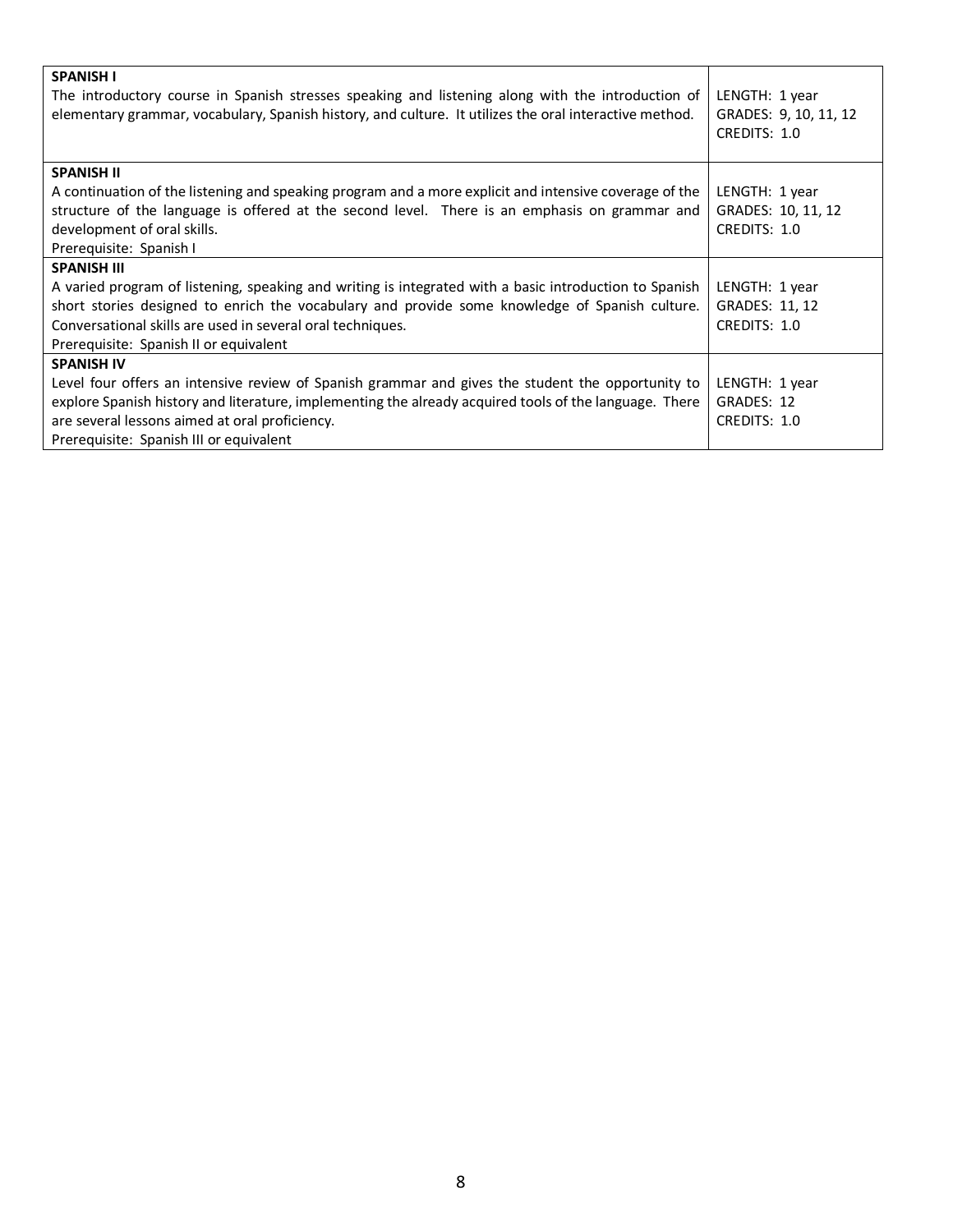# **MATHEMATICS DEPARTMENT**

Mathematics is a creation of the human mind, concerned primarily with ideas and their organization in a logical way. As a way of thinking, it is used to solve all kinds of problems in the sciences, government, and industry.

**DEPARTMENT REQUIREMENTS:** Three credits in Math are required for graduation. Freshmen are required to take Algebra I or Geometry.

| <b>ALGEBRA IA</b><br>This course is designed for mastery of basic algebra I skills as well as advanced algebra I topics. Concepts<br>covered include Solving Equations and Inequalities, Graphs and Functions, Systems of Linear Equations<br>and Inequalities, Exponential Functions, Polynomials and Factoring, and Quadratic, Radical, and<br>Rational Functions. Based on freshman placement exam and eighth grade teachers' recommendations,<br>students are placed in either Algebra IA or Algebra IB.                                                                                                                                                                                                                                                                                                                                                                                                  | LENGTH: 1 year<br>GRADES: 9, 10, 11, 12<br>CREDITS: 1.0 |
|---------------------------------------------------------------------------------------------------------------------------------------------------------------------------------------------------------------------------------------------------------------------------------------------------------------------------------------------------------------------------------------------------------------------------------------------------------------------------------------------------------------------------------------------------------------------------------------------------------------------------------------------------------------------------------------------------------------------------------------------------------------------------------------------------------------------------------------------------------------------------------------------------------------|---------------------------------------------------------|
| <b>ALGEBRA IB</b>                                                                                                                                                                                                                                                                                                                                                                                                                                                                                                                                                                                                                                                                                                                                                                                                                                                                                             |                                                         |
| This course is designed for mastery of basic algebra I skills. Concepts covered include Solving Equations<br>and Inequalities, Graphs and Functions, Systems of Linear Equations and Inequalities, Exponential<br>Functions and Polynomials. Students who complete this course will continue on to Geometry B unless<br>recommended for Geometry A by the teacher.<br>Based on freshman placement exam and eighth grade teachers' recommendations, students are placed<br>in either Algebra IA or Algebra IB.                                                                                                                                                                                                                                                                                                                                                                                                 | LENGTH: 1 year<br>GRADES: 9<br>CREDITS: 1.0             |
| <b>ALGEBRA IIA</b>                                                                                                                                                                                                                                                                                                                                                                                                                                                                                                                                                                                                                                                                                                                                                                                                                                                                                            |                                                         |
| This course is the follow-up to Geometry covering basic Algebra II topics as well as advanced Algebra II<br>topics. A student that completes this course can continue with Analysis, Functions, Statistics &<br>Trigonometry or Applied Math. Concepts covered include Quadratic Functions and Equations,<br>Polynomials and Polynomial Functions, Radical Functions and Rational Exponents, Exponential and<br>Logarithmic Functions, Rational Functions, Sequences and Series, Conic Sections, Trigonometry<br>Concepts and Matrices. After successfully completing this course, a student should be prepared for<br>college level algebra and Analysis. Algebra II cannot be taken before Geometry.<br>Prerequisite: A or B in Algebra I and Geometry A                                                                                                                                                    | LENGTH: 1 year<br>GRADES: 10, 11, 12<br>CREDITS: 1.0    |
| <b>ALGEBRA IIB</b>                                                                                                                                                                                                                                                                                                                                                                                                                                                                                                                                                                                                                                                                                                                                                                                                                                                                                            |                                                         |
| This course is the follow-up to Geometry B covering basic Algebra II topics. A student that completes<br>this course can continue with FST or Applied Math. Concepts covered include Quadratic Functions and<br>Equations, Polynomials and Polynomial Functions, Radical Functions and Rational Exponents,<br>Exponential and Logarithmic Functions, Rational Functions, Sequences and Series, Conic Sections and<br><b>Trigonometry Concepts.</b><br>Prerequisite: Algebra I, Geometry A or B.                                                                                                                                                                                                                                                                                                                                                                                                               | LENGTH: 1 year<br>GRADES: 11, 12<br>CREDITS: 1.0        |
| ANALYSIS*                                                                                                                                                                                                                                                                                                                                                                                                                                                                                                                                                                                                                                                                                                                                                                                                                                                                                                     |                                                         |
| Math Analysis is a Pre-Calculus course. First semester is devoted to the study of trigonometry and its<br>applications. The remainder of the year is spent emphasizing functions, sequences, logarithms,<br>advanced Algebra II concepts, and an introduction to Calculus. This course is only recommended for<br>students who plan to go on in a math or science related field and have both an interest in mathematics<br>and excellent mathematics ability. The student must be able to analyze situations.<br>Prerequisite: A or B in Algebra IIA.                                                                                                                                                                                                                                                                                                                                                        | LENGTH: 1 year<br>GRADES: 11, 12<br>CREDITS: 1.0        |
| A.P. CALCULUS*                                                                                                                                                                                                                                                                                                                                                                                                                                                                                                                                                                                                                                                                                                                                                                                                                                                                                                |                                                         |
| Calculus is an Advanced Placement course. Upon completion of this class students may take the<br>Advanced Placement exam and possibly earn college credit. Calculus is a college-level mathematics<br>class and is recommended for seniors who have a thorough knowledge of analytic geometry,<br>elementary functions, algebra, geometry and trigonometry. This course covers algebraic functions,<br>limits and continuity, differentiation and integration of logarithmic, exponential, trig functions, and<br>business applications. Graphing calculators are used and each student is expected to purchase the<br>calculator recommended by the teacher. This course should be taken only by students with excellent<br>mathematical ability who wish to prepare for college work in mathematics, chemistry, physics,<br>engineering or medicine.<br>Prerequisite: completion of Analysis with an A or B | LENGTH: 1 year<br>GRADES: 12<br>CREDITS: 1.0            |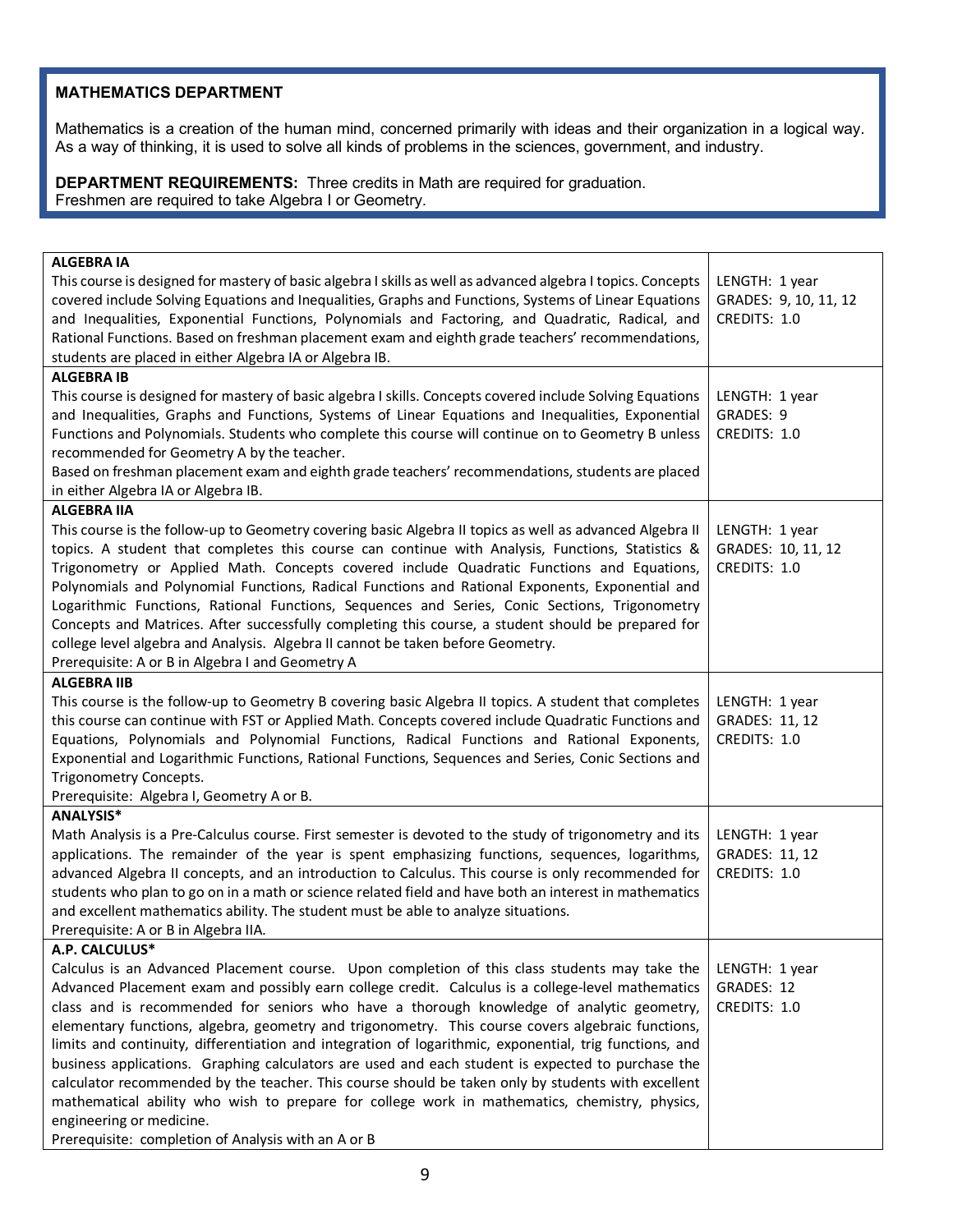| <b>APPLIED MATH</b>                                                                                        |                       |
|------------------------------------------------------------------------------------------------------------|-----------------------|
| This is a 4th year math course for students who have completed Algebra I, Geometry A or B, and Algebra     | LENGTH: 1 year        |
| II A or B. Applied Math is not recommended for students who earned a C or higher in Algebra IIA. This      | GRADES: 11, 12        |
| course revisits most of the concepts covered in previous courses, but with more real-world applications.   | CREDITS: 1.0          |
| Topics covered include statistics, some trigonometry, as well as consumer math. This course may not        |                       |
| be accepted for a college prep credit. This class was designed for students who have taken the B level     |                       |
| math classes and want to keep math fresh before heading to college.                                        |                       |
| <b>GEOMETRY A</b>                                                                                          |                       |
| This course is designed for mastery of basic geometry concepts and applications, as well as higher level   | LENGTH: 1 year        |
| reasoning skills and logical arguments. Concepts covered in this course include Deductive and Inductive    | GRADES: 9, 10, 11, 12 |
| Reasoning, Plane Geometry, Parallel Lines, Congruence and Similarities, Surface Area, Volume with          | CREDITS: 1.0          |
| basic Trigonometry and Proofs. Students taking this class can take Algebra IIB or IIA the following year.  |                       |
| Highly recommended for college bound students.                                                             |                       |
| Prerequisite: completion of Algebra I.                                                                     |                       |
| <b>GEOMETRY B</b>                                                                                          |                       |
| This course is designed for mastery of basic geometry concepts and applications. Concepts covered in       | LENGTH: 1 year        |
| this course include Deductive and Inductive Reasoning, Plane Geometry, Parallel Lines, Congruence and      | GRADES: 10, 11, 12    |
| Similarities, Surface Area, Volume with basic Trigonometry. Students taking this class will take Algebra   | CREDITS: 1.0          |
| IIB the following year.                                                                                    |                       |
| Prerequisite: completion of Algebra I                                                                      |                       |
| FST (Functions, Statistics & Trigonometry)                                                                 |                       |
| Functions, Statistics, and Trigonometry is a 4th year math course for those students who have              | LENGTH: 1 year        |
| completed Algebra I, Geometry, and Algebra II. It is a slower moving course than Analysis that features    | GRADES: 11, 12        |
| topics in statistics, functions, trigonometric and circular functions, sequences, series, binomial theorem | CREDITS: 1.0          |
| and probability. This class is for college bound or highly skilled work force bound students.              |                       |
| Prerequisite: completion of Algebra IIA or Algebra IIB with an A or B                                      |                       |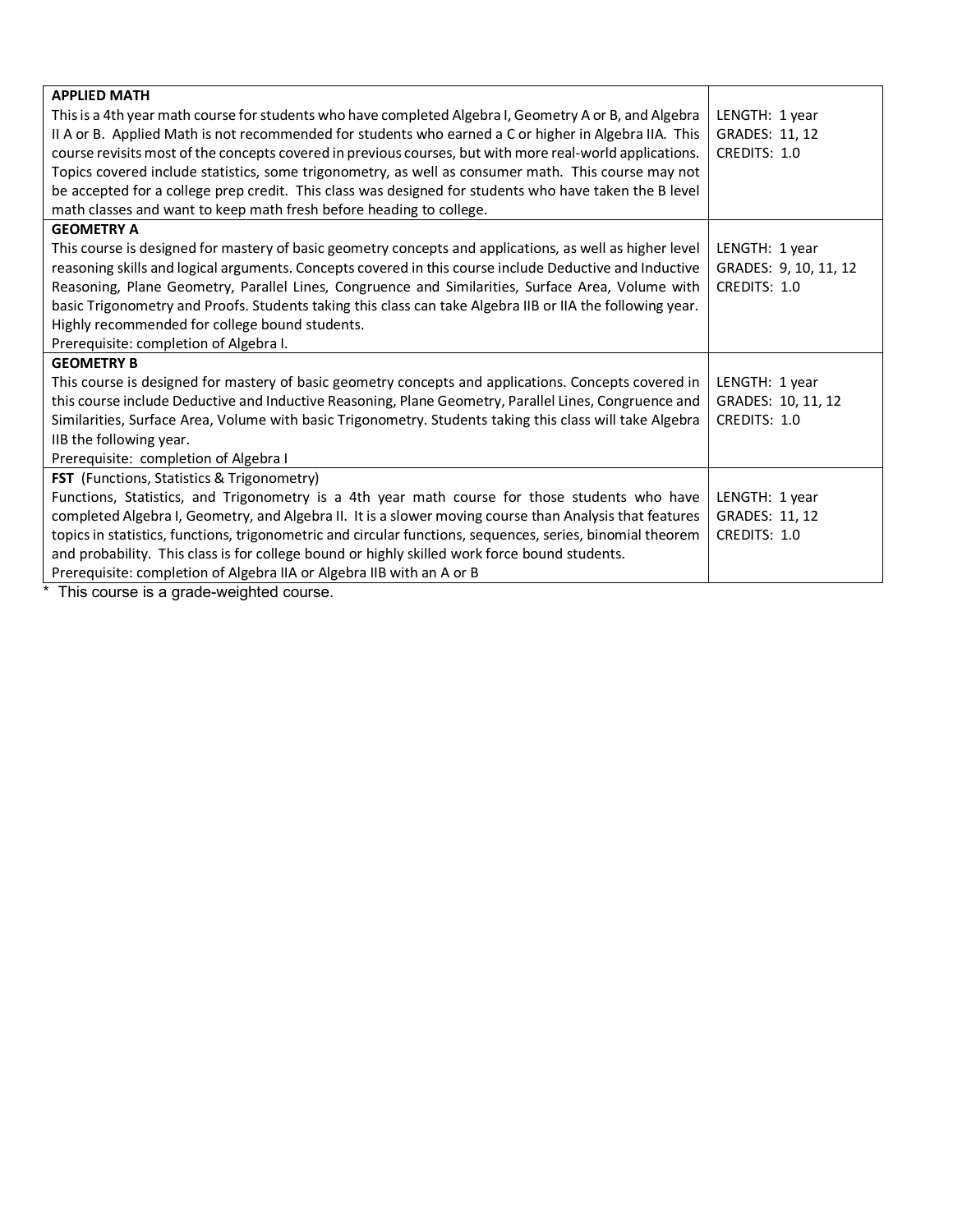# **PHYSICAL EDUCATION DEPARTMENT**

10

The Physical Education Department's goal is to establish a well-balanced program which will provide experiences that will stimulate growth and development of the appropriate mental, social, and physical attributes of each individual. It is our purpose to present a program which through adequate facilities, time allotment, equipment, and instruction, will provide a wide range of student activity. The specific objectives that we hope to attain through this program are as<br>follows: 1) development of the motor skills: 2) development of body efficiency: 3) development of desirab 1) development of the motor skills; 2) development of body efficiency; 3) development of desirable social traits.

**DEPARTMENT REQUIREMENTS:** One (1) credit of PE is required for graduation. Health is also required by the State of Illinois for graduation.

| <b>DRIVER EDUCATION</b>                                                                                       |                       |
|---------------------------------------------------------------------------------------------------------------|-----------------------|
| The Driver Education program consists of two phases: classroom and behind-the-wheel for Illinois              | LENGTH: 1 semester    |
| residents. The course is offered in the first and second semester and during the summer to freshmen           | GRADES: 9, 10         |
| and sophomores. Students are scheduled strictly by birth date with instruction provided by Quincy             | CREDITS: 0.5          |
| Senior High School.                                                                                           |                       |
| Basic principles of safe driving are presented in one quarter during 30 hours of classroom instruction.       |                       |
| Students will receive their white slip during the beginning of the classroom phase and are required by        |                       |
| the State of Illinois to have the white slip for nine months prior to getting their license. After completion |                       |
| of the classroom, students will then be scheduled for behind-the-wheel.                                       |                       |
| Students enrolling in Driver Education must have passed at least eight (8) classes during the previous        |                       |
| two (2) semesters. However, freshmen taking the course do not have to meet this requirement.                  |                       |
| <b>HEALTH EDUCATION</b>                                                                                       |                       |
| This course is designed to help the student understand the relationship between the physical,                 | LENGTH: 1 semester    |
| emotional, and social aspects of his or her life. The student will be made aware of the health problems       | GRADES: 10            |
| within his environment in hope of finding ways of coping with these problems. The subject areas that          | CREDITS: 0.5          |
| may be covered include: human ecology, human growth, prevention and control of disease, safety                |                       |
| education, mental health, solving health problems of the future, alcohol, drug use and abuse, tobacco,        |                       |
| first<br>CPR/AED<br>certification is a requirement of this<br>nutrition<br>and<br>aid.<br>course.             |                       |
|                                                                                                               |                       |
| PHYSICAL EDUCATION                                                                                            |                       |
| Consists of an introduction of a variety of physical activities in appropriate seasons. The students learn    | LENGTH: 1 semester    |
| rules and fundamentals of various sports. Activities may include soccer, flag football, softball, volleyball, | GRADES: 9, 10, 11, 12 |
| basketball, team handball, floor hockey, and games. Also, lifetime sports, which may include bags,            | CREDITS: 0.5          |
| archery, golf. This class may also dovetail with Computer Applications.                                       |                       |
| NOTE: For freshmen only-this class may dovetail with Freshman Seminar.                                        |                       |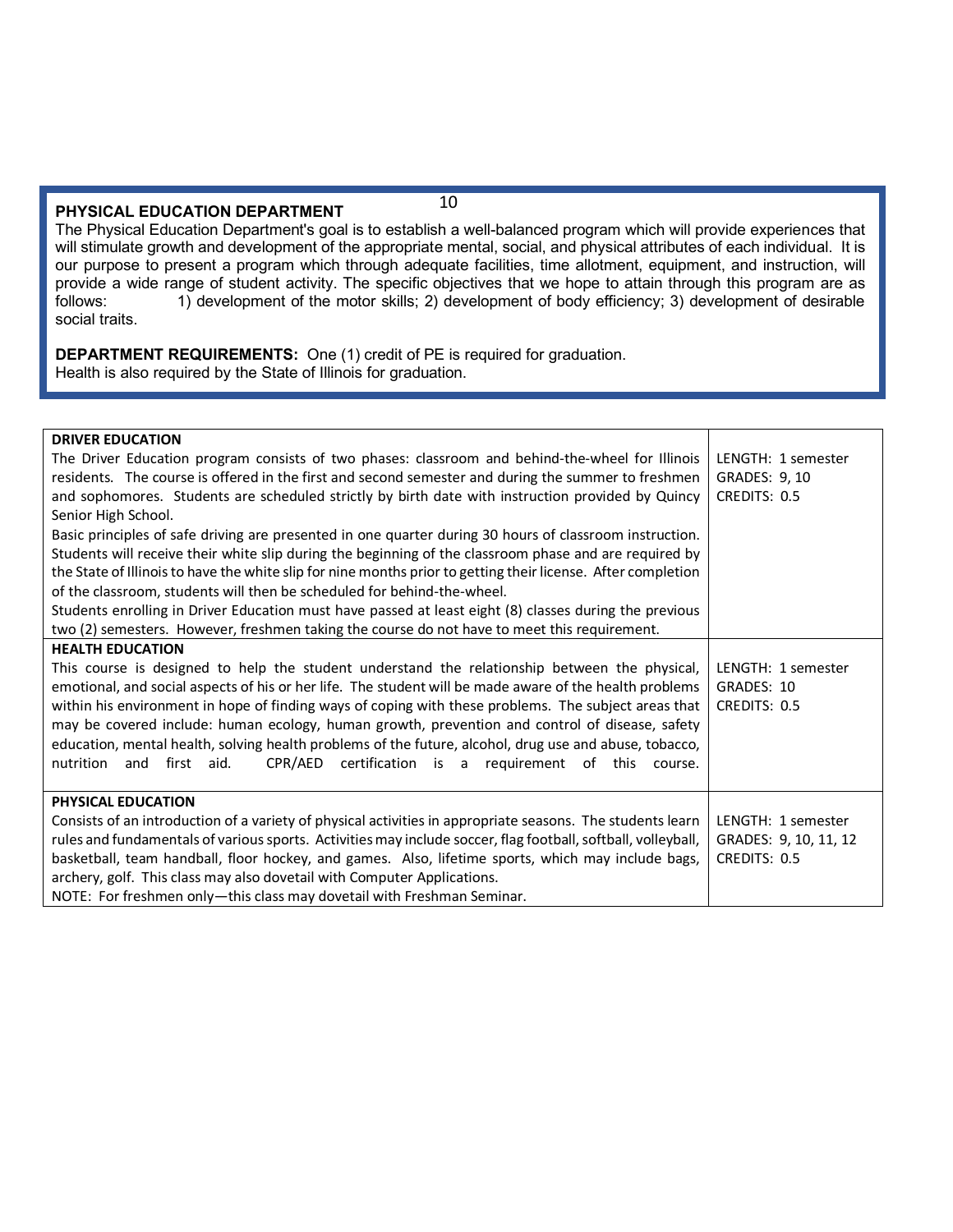# **SCIENCE DEPARTMENT**

The primary purpose of the Science Department is to create and generate an interest and appreciation for science resulting in an understanding of major scientific concepts, their application to current problems, and the Church's moral teachings regarding controversial topics. Most of the courses in the department are highly activity orientated, aimed at the realization that science is not a body of knowledge, but a process. The results of these goals are intended to lead to the development of an informed Christian with a healthy attitude towards science and its relationship to the world

**DEPARTMENT REQUIREMENTS:** 2 credits in Science are required. (Physical Science and Biology)

| <b>ASTRONOMY</b><br>This course will explore theories about the forces and phenomenon of the universe, Earth's place in<br>the universe, space travel and exploration-past, present and future-and other theories that concern<br>space science.                                                                                                                                                                                                                                                                                                   | LENGTH: 1 semester<br>GRADES: 11, 12<br>CREDITS: 0.5             |
|----------------------------------------------------------------------------------------------------------------------------------------------------------------------------------------------------------------------------------------------------------------------------------------------------------------------------------------------------------------------------------------------------------------------------------------------------------------------------------------------------------------------------------------------------|------------------------------------------------------------------|
| <b>CHEMISTRY</b><br>Chemistry treats the composition of substances and the transformations which they undergo. The<br>course includes the study of techniques, theories, problems and laws in this science. It is a laboratory<br>course including individual and group experiments. Besides giving the student a knowledge of the<br>science of chemistry, it seeks to give the student an understanding of the role of chemistry in the<br>world. Prerequisite: Algebra II or concurrent enrollment in Algebra II, Physical Science and Biology. | LENGTH: 1 year<br>GRADES: 11, 12<br>CREDITS: 1.0                 |
| <b>GEOLOGY</b><br>This course will explore the natural science that includes geology and geologic time, meteorology and<br>atmospheric phenomenon, oceanography. Emphasis will be made to the structure of Earth and the<br>forces that cause it to be an ever-changing planet.                                                                                                                                                                                                                                                                    | LENGTH: 1 semester<br>GRADES: 11, 12<br>CREDITS: 0.5             |
| <b>HUMAN ANATOMY &amp; PHYSIOLOGY</b><br>This course broadens the biological information on the structure and functions of the various systems<br>of the human body. It is recommended for anyone who plans to follow a medical career.<br>Prerequisite: successful completion of Principles of Biology                                                                                                                                                                                                                                            | LENGTH: 1 year<br>GRADES: 11, 12<br>CREDITS: 1.0                 |
| <b>LIFE SCIENCES*</b><br><b>BIO111</b><br>This course is a combination of general biology, ecology, evolution, botany (study of plants), zoology<br>(study of animals), and human biology. Additional expense includes a discounted tuition to QU and<br>purchase of the current textbook.                                                                                                                                                                                                                                                         | LENGTH: 1 year<br>GRADES: 11,12<br>CREDITS: 1.0<br>4.0 (college) |
| <b>PHYSICAL SCIENCE</b><br>The purpose of this course is to give all freshmen an introduction to the basic principles of chemistry<br>and physics. Chemistry is the study of composition, structure, properties, and reactions to matter.<br>Physics is the study of matter and energy and the interactions between the two through forces, and<br>motion. Students will be asked to think critically and apply their knowledge to solve new problems.                                                                                             | LENGTH: 1 year<br>GRADES: 9<br>CREDITS: 1.0                      |
| PRINCIPLES OF BIOLOGY<br>The course in biology is aimed at an understanding of the nature of life, the basic biological foundations<br>of cell theory, genetics, evolution, population, energy and our place in the scheme of nature. These<br>principles and problems of current biology are demonstrated with experiences and investigations to<br>develop deeper understanding of the living world.                                                                                                                                             | LENGTH: 1 year<br>GRADES: 10<br>CREDITS: 1.0                     |
| PHYSICS*                                                                                                                                                                                                                                                                                                                                                                                                                                                                                                                                           | LENGTH: 1 year                                                   |

11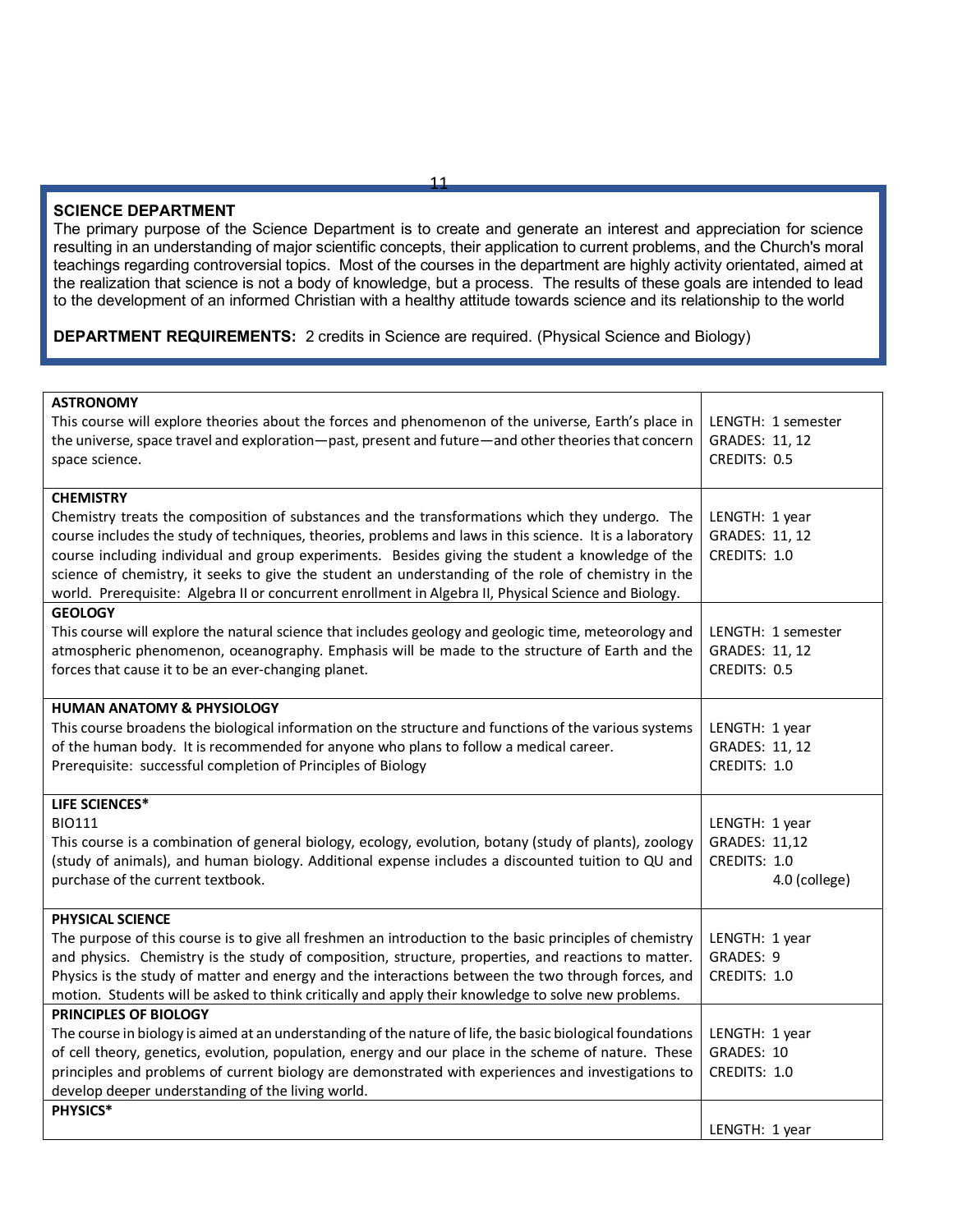| The main objective of the Physics course is to give the student a background in classical physics and an $\vert$ GRADES: 12 |  |
|-----------------------------------------------------------------------------------------------------------------------------|--|
| introduction to modern physics. This will be accomplished through the investigation of motion, heat,   CREDITS: 1.0         |  |
| light, electricity, and magnetism as the main topics. It is a college preparatory course.                                   |  |
| Prerequisite recommendations: Analysis (should be taken prior to Physics but may be taken                                   |  |
| concurrently.) Chemistry highly recommended.                                                                                |  |

| <b>MEDICAL TERMINOLOGY*</b>                                                                             |                    |
|---------------------------------------------------------------------------------------------------------|--------------------|
| <b>OFT 281</b>                                                                                          | LENGTH: 1 semester |
| This course teaches medical language of prefixes, suffixes, and Zombining forms. Students will learn to | GRADES: 12         |
| pronounce and spell medical terms and also learn how to combine prefixes, suffixes and combining        | CREDITS: 0.5       |
| forms to describe a medical term. The course utilizes a body system approach focusing upon specific     | 3.0 (college)      |
| body systems and providing a brief overview of anatomy and physiology, pathology, word roots,           |                    |
| related terms and special procedures with emphasis on building a working medical vocabulary based       |                    |
| on body systems. This is a Smart Start online course offered through JWCC. The course will be           |                    |
| completed at QND. This course is OFT 281 in the JWCC course catalog. The text must be purchased         |                    |
| separately through JWCC bookstore. Additional tuition expense for all Smart Start classes.              |                    |
| <b>WEATHER AND CLIMATE*</b>                                                                             |                    |
| <b>SCI 105</b>                                                                                          | LENGTH: 1 semester |
| This course is an elementary survey of the properties of the atmosphere and the principles that govern  | GRADES: 12         |
| weather and climate change. Real-time weather data will be used to predict weather and historical       | CREDITS: 0.5       |
| data archives to study climate. This is a Smart Start online course offered through JWCC. The course    | 3.0 (college)      |
| will be completed at QND. This course is SCI 105 in the JWCC course catalog. The text must be           |                    |
| purchased separately through JWCC bookstore. Additional tuition expense for all Smart Start classes.    |                    |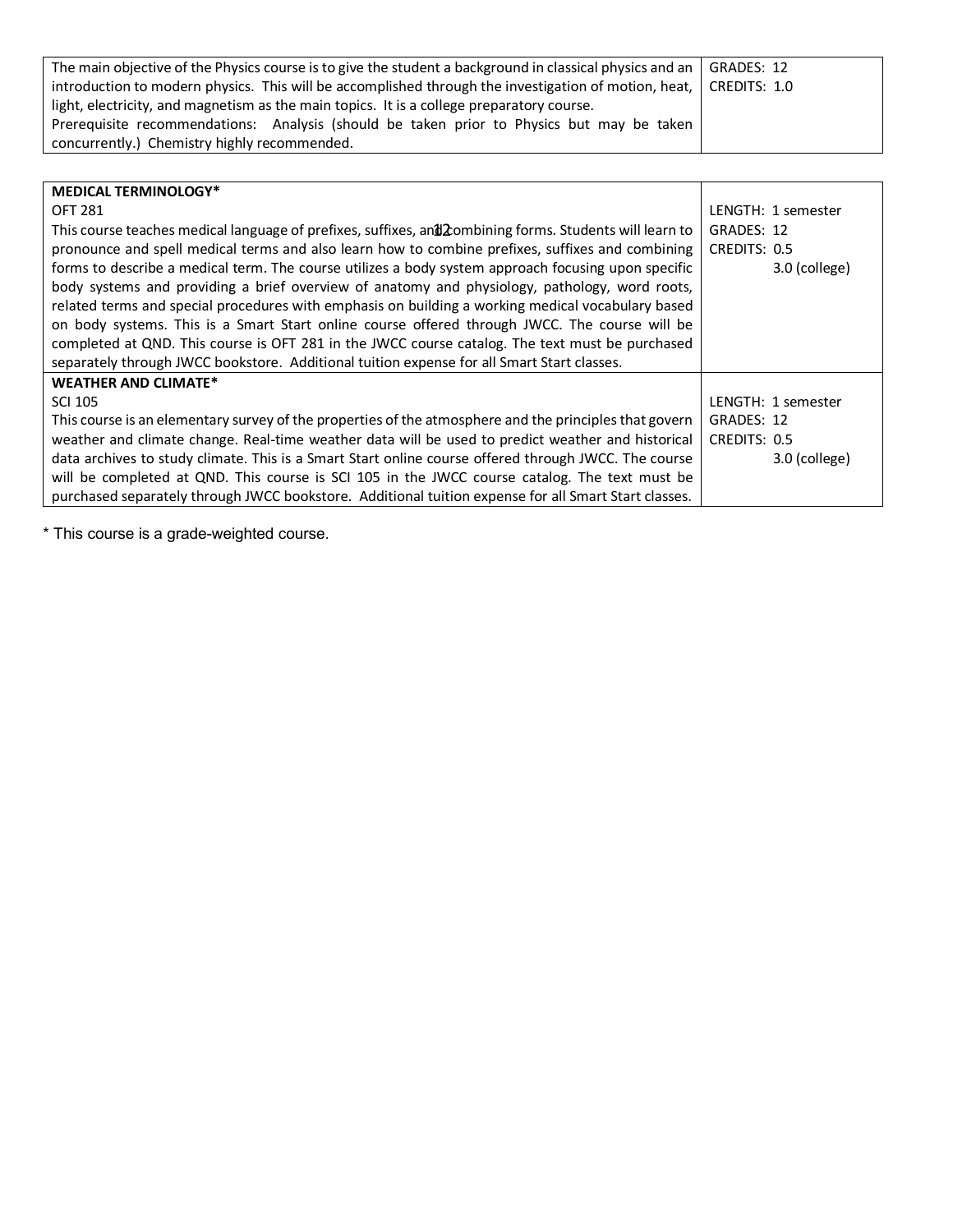# **SOCIAL STUDIES DEPARTMENT**

Through the Social Studies program at QND, the student is offered the opportunity to acquire the knowledge and skills needed to become involved and concerned citizens as well as develop an understanding and appreciation of the social community. 13

Within the department we encourage the students to accept responsibility for their own education through varied approaches to learning.

**DEPARTMENT REQUIREMENTS:** 2.5 credits are required for graduation. World History, American History, and Civics (Government) are required.

| <b>AMERICAN HISTORY</b><br>This course traces the development of the United States from colonial possession to world power.<br>Students will examine the various social, economic, political, and religious themes which have<br>influenced and shaped the United States to the present day. Current problems and solutions will<br>receive emphasis.                                                                                                                                                                                                                                                                                                                      | LENGTH:1 year<br>GRADES: 11<br>CREDITS: 1.0                       |
|----------------------------------------------------------------------------------------------------------------------------------------------------------------------------------------------------------------------------------------------------------------------------------------------------------------------------------------------------------------------------------------------------------------------------------------------------------------------------------------------------------------------------------------------------------------------------------------------------------------------------------------------------------------------------|-------------------------------------------------------------------|
| A.P. UNITED STATES HISTORY*                                                                                                                                                                                                                                                                                                                                                                                                                                                                                                                                                                                                                                                |                                                                   |
| This Advanced Placement course is a thorough study of the social, economic, political, and religious<br>themes that have helped influence and shape the United States from colonization to the present day.<br>Emphasis is placed on the relationship of cause and effect factors in U.S. History by a rigorous<br>examination of historical documents, writings, and theories. Students will develop critical thinking<br>skills through the reading and evaluation of historical documents and various writing activities.<br>Optional national AP exam at the end of the course.                                                                                        | LENGTH: 1 year<br>GRADES: 11<br>CREDITS: 1.0                      |
| <b>CIVICS (GOVERNMENT)</b>                                                                                                                                                                                                                                                                                                                                                                                                                                                                                                                                                                                                                                                 |                                                                   |
| This course explores the structure and dynamics of American government providing a broad-based<br>introduction to the ideas and institutions that shape the present-day United States. The role of civic<br>virtues and citizenship and their influence in political discourse, debate and government institutions<br>will receive emphasis. The Federal and State constitutions are taught in this course. Both are required<br>by the State of Illinois.                                                                                                                                                                                                                 | LENGTH: 1 semester<br>GRADES: 10, 11, 12<br>CREDITS: 0.5          |
| <b>CONTEMPORARY HISTORY</b>                                                                                                                                                                                                                                                                                                                                                                                                                                                                                                                                                                                                                                                |                                                                   |
| This course will trace the growth of the United States into a modern global power from the mid-<br>twentieth century through the present day. Topics covered will include a range of foreign and<br>domestic issues such as the Cold War, the Civil Rights Movement, and various military conflicts<br>including the wars in Iraq and Afghanistan. Emphasis will be placed on current events as part of a<br>thorough examination of the present-day role of the United States in the world.                                                                                                                                                                               | LENGTH: 1 semester<br>GRADES: 11, 12<br>CREDITS: 0.5              |
| <b>INTRODUCTION TO LAW ENFORCEMENT*</b>                                                                                                                                                                                                                                                                                                                                                                                                                                                                                                                                                                                                                                    |                                                                   |
| This course is a general examination of the various aspects of police, court, probation, correction and<br>parole practices. This is a Smart Start online course offered through JWCC. The course will be<br>completed at QND. This course is LEN101 in the JWCC course catalog. The text must be purchased<br>separately through JWCC bookstore. Additional tuition expense for all Smart Start classes.                                                                                                                                                                                                                                                                  | LENGTH: 1 semester<br>GRADES: 12<br>CREDITS: 0.5<br>3.0 (college) |
| <b>INTRODUCTION TO SOCIOLOGY*</b>                                                                                                                                                                                                                                                                                                                                                                                                                                                                                                                                                                                                                                          |                                                                   |
| SOC 101<br>This course is an introduction to sociology as a way of understanding the world and how it applies to<br>everyday life. Major theoretical perspectives and concepts are presented including socialization,<br>culture, the social construction of knowledge, social control and deviance, inequality, race and ethnic<br>relations, poverty, and the sociological imagination. This is a Smart Start online course offered through<br>JWCC. The course will be completed at QND. This course is SOC 101 in the JWCC course catalog. The<br>text must be purchased separately through JWCC bookstore. Additional tuition expense for all Smart<br>Start classes. | LENGTH: 1 semester<br>GRADES: 12<br>CREDITS: 0.5<br>3.0 (college) |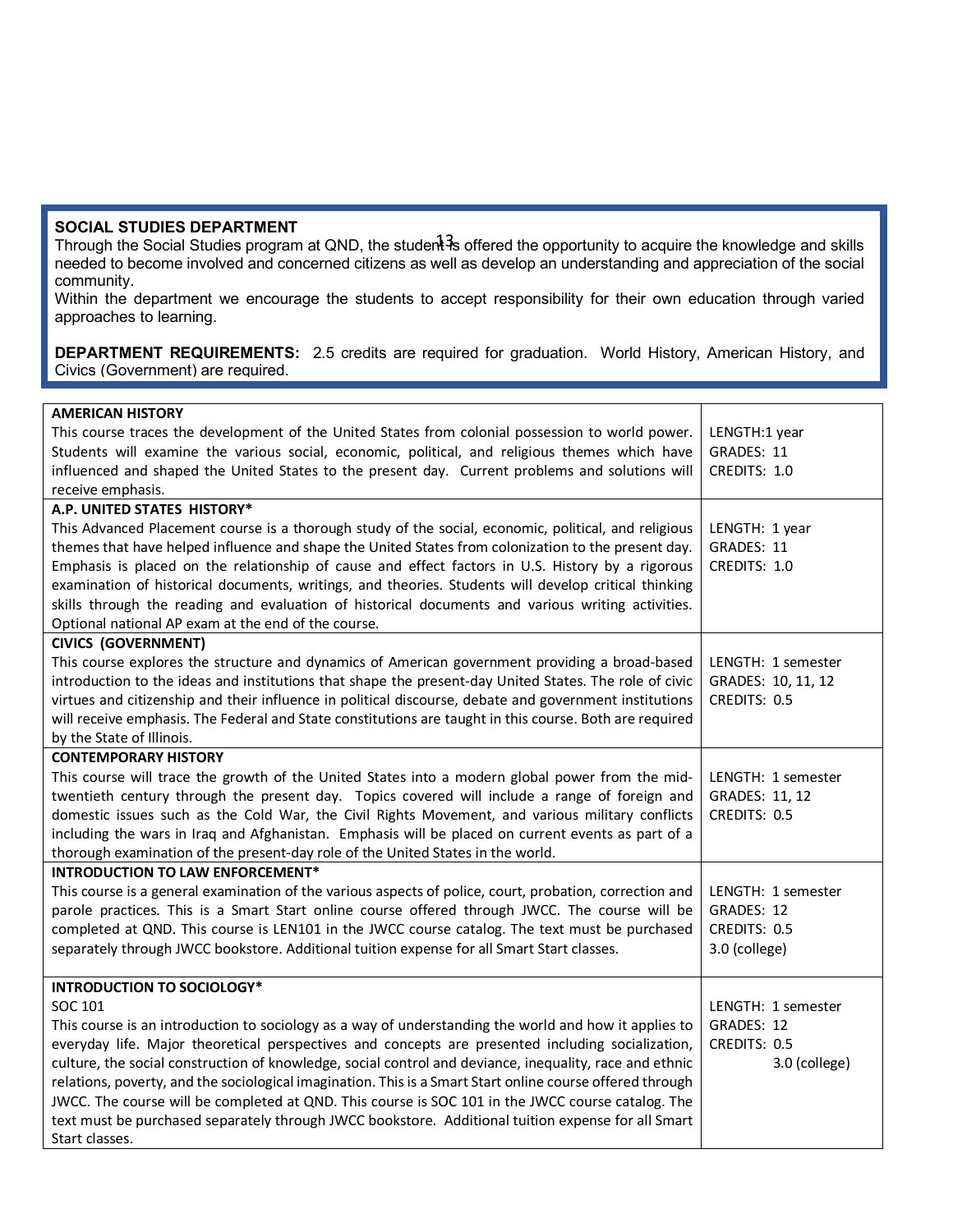| PSYCHOLOGY*                                                                                             |                    |
|---------------------------------------------------------------------------------------------------------|--------------------|
| <b>PSY 100</b>                                                                                          | LENGTH: 1 semester |
| Basic introduction to the major areas of psychology with an emphasis on learning, perception,           | GRADES: 12         |
| motivation, emotion, personality, abnormal behavior, psychotherapy, thinking, child development,        | CREDITS: 0.5       |
| and the brain and behavior. This course can also be taken as a dual enrollment course. It is equivalent | 3.0 (college)      |
| to Quincy University's PSY 100. Prerequisites: GPA 3.0; minimum of a B average in previous English      |                    |
| classes. Additional expense includes a discounted tuition to QU and purchase of the current textbook.   |                    |
|                                                                                                         |                    |
| <b>UNITED STATES HISTORY*</b>                                                                           |                    |
| <b>HIS 111</b>                                                                                          | LENGTH: 1 semester |
| U.S. History to 1877 (semester 1):                                                                      | GRADES: 10, 11, 12 |
| The age of exploration and discovery, colonial civilizations, and the emergence of a new nation. The    | CREDITS: 1.0       |
| expansion of national territory and sectionalism through the Civil War and reconstruction. Dual         | 3.0 (college)      |
| enrollment course equivalent to Quincy University's HIS 111. Prerequisites: Additional expense          |                    |
| includes a discounted tuition to QU and purchase of the current textbook.                               |                    |
| <b>UNITED STATES HISTORY*</b>                                                                           |                    |
| <b>HIS 112</b>                                                                                          | LENGTH: 1 semester |
| U.S. History Since 1877 (semester 2):                                                                   | GRADES: 10, 11, 12 |
| The U.S. as an emergent world power and the major political, economic, and social forces in the         | CREDITS: 1.0       |
| domestic experience to the present. Dual enrollment course equivalent to Quincy University's HIS 112.   | 3.0 (college)      |
| Prerequisites: Additional expense includes a discounted tuition to QU and purchase of the current       |                    |
| textbook.                                                                                               |                    |
| <b>WORLD HISTORY</b>                                                                                    |                    |
| This course traces the development of world events, including the early river civilizations, Ancient    | LENGTH: 1 year     |
| Greece and Rome, regional civilizations of the Americas, Africa, and Asia, and the transformation of    | GRADES: 9, 10      |
| Europe from the Middle Ages, through the different revolutionary periods, up to the beginnings of the   | CREDITS: 1.0       |
| modern global age.                                                                                      |                    |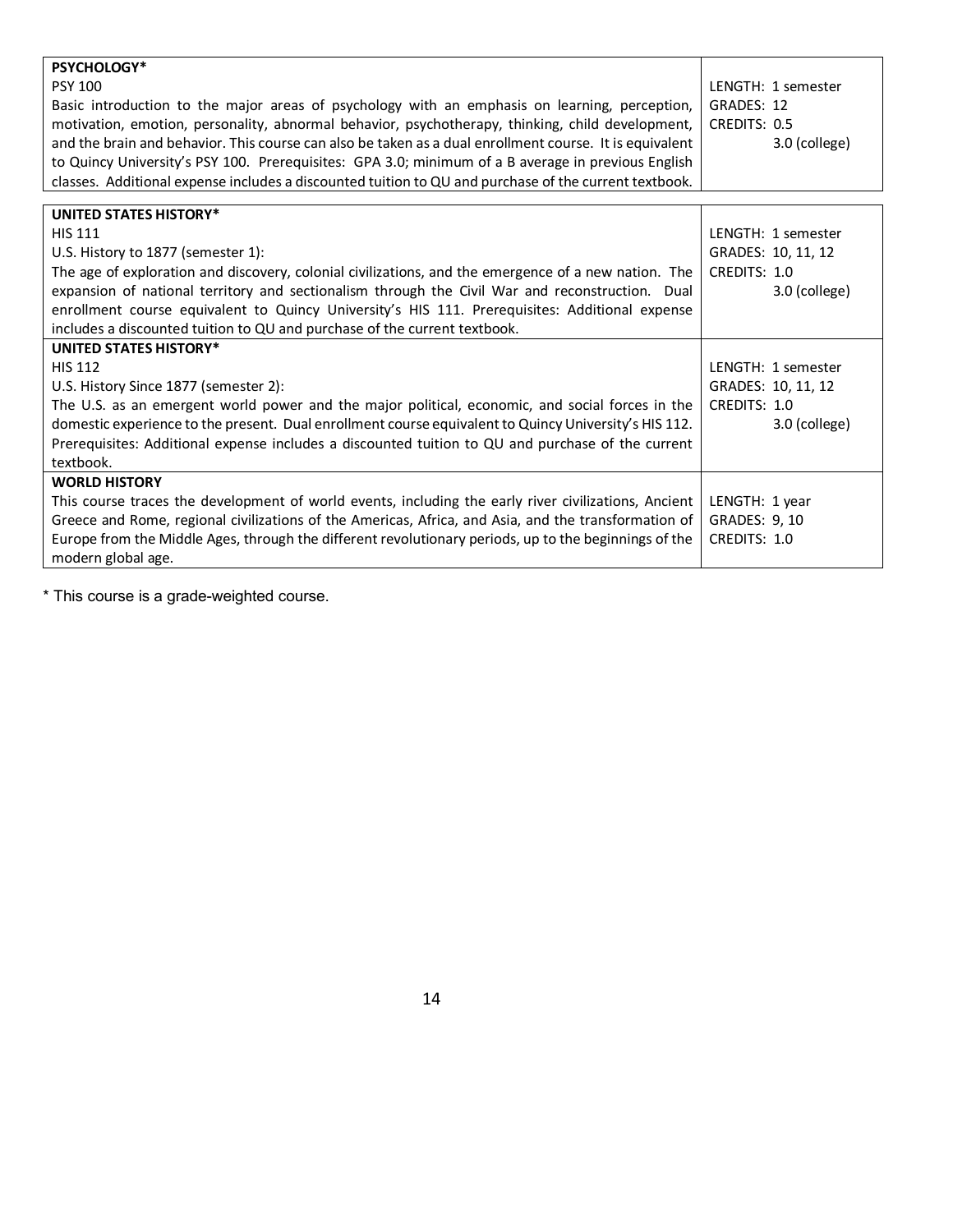# **THEOLOGY DEPARTMENT**

The Religion Department of Quincy Notre Dame seeks to develop a deep appreciation of personal faith and commitment The Religion Department of Quincy Notre Dame seeks to agvelop a deep appreciation of personal ratin and communent<br>to the person, Jesus Christ. Through the content of the courses and the personal example of the faculty, we enable each student to realize that a life based on religious values can lead to happiness and fulfillment. The department is committed to challenging the students to experience and express their faith in a variety of learning situations and religious experiences outside of class within the Christian Service Program.

**Ten hours of Christian community service per school year is a school requirement. All students who fulfill the requirements will receive a grade and a 1/4 credit at the end of the school year.**

**DEPARTMENT REQUIREMENTS:** 4.00 credits in Religion and .25 credits per year for Christian Service are required for graduation.

| <b>REVELATION OF JESUS CHRIST IN SCRIPTURE</b>                                                             |                            |
|------------------------------------------------------------------------------------------------------------|----------------------------|
| The purpose of this course is to give students a general knowledge and appreciation of the Sacred          | LENGTH: 1 semester         |
| Scriptures. Through their study of the Bible, they will come to encounter the living Word of God, Jesus    | $(1st$ semester)           |
| Christ. In the course, they will learn about the Bible, authored by God through Inspiration, and its       | GRADES: 9                  |
| value to people throughout the world. If they have not been taught this earlier, they will learn how to    | CREDITS: 0.5               |
| read the Bible and will become familiar with the major sections of the Bible and the books included in     |                            |
| each section. The students will pay particular attention to the Gospels.                                   |                            |
| <b>WHO IS JESUS CHRIST?</b>                                                                                |                            |
| The purpose of this course is to introduce students to the mystery of Jesus Christ, the living Word of     | LENGTH: 1 semester         |
| God, the Second Person of the Blessed Trinity. In this course, students will understand that Jesus Christ  | (2 <sup>nd</sup> semester) |
| is the ultimate Revelation to us from God. In learning about who He is, the students will also learn who   | GRADES: 9                  |
| He calls them to be.                                                                                       | CREDITS: 0.5               |
|                                                                                                            |                            |
| THE MISSION OF JESUS CHRIST: THE PASCHAL MYSTERY                                                           |                            |
| The purpose of this course is to help students understand all that God has done for us through his Son,    | LENGTH: 1 semester         |
| Jesus Christ. Through this course of study, students will learn that for all eternity, God has planned for | $(1st$ semester)           |
| us to share eternal happiness with Him, which is accomplished through the redemption Christ won for        | GRADES: 10                 |
| us. Students will learn that they share in this redemption only in and through Jesus Christ. They will     | CREDITS: 0.5               |
| also be introduced to what it means to be a disciple of Christ and what life as a disciple entails.        |                            |
| JESUS CHRIST'S MISSION CONTINUES IN THE CHURCH                                                             |                            |
| The purpose of this course is to help the students understand that in and through the Church, they         | LENGTH: 1 semester         |
| encounter the living Jesus Christ. They will be introduced to the fact that the Church was founded by      | (2 <sup>nd</sup> semester) |
| Christ through the Apostles and is sustained by Him through the Holy Spirit. The students will come to     | GRADES: 10                 |
| know that the Church is the living Body of Christ today. This Body has both divine and human elements.     | CREDITS: 0.5               |
| In this course, students will learn not so much about events in the life of the Church but about the       |                            |
| sacred nature of the Church.                                                                               |                            |
| SACRAMENTS AS PRIVILEGED ENCOUNTERS WITH JESUS CHRIST                                                      |                            |
| The purpose of this course is to help students understand that they can encounter Christ today in a        | LENGTH: 1 semester         |
| full and real way in and through the sacraments, and especially through the Eucharist. Students will       | $(1st$ semester)           |
| examine each of the sacraments in detail so as to learn how they may encounter Christ throughout           | GRADES: 11                 |
| life.                                                                                                      | CREDITS: 0.5               |